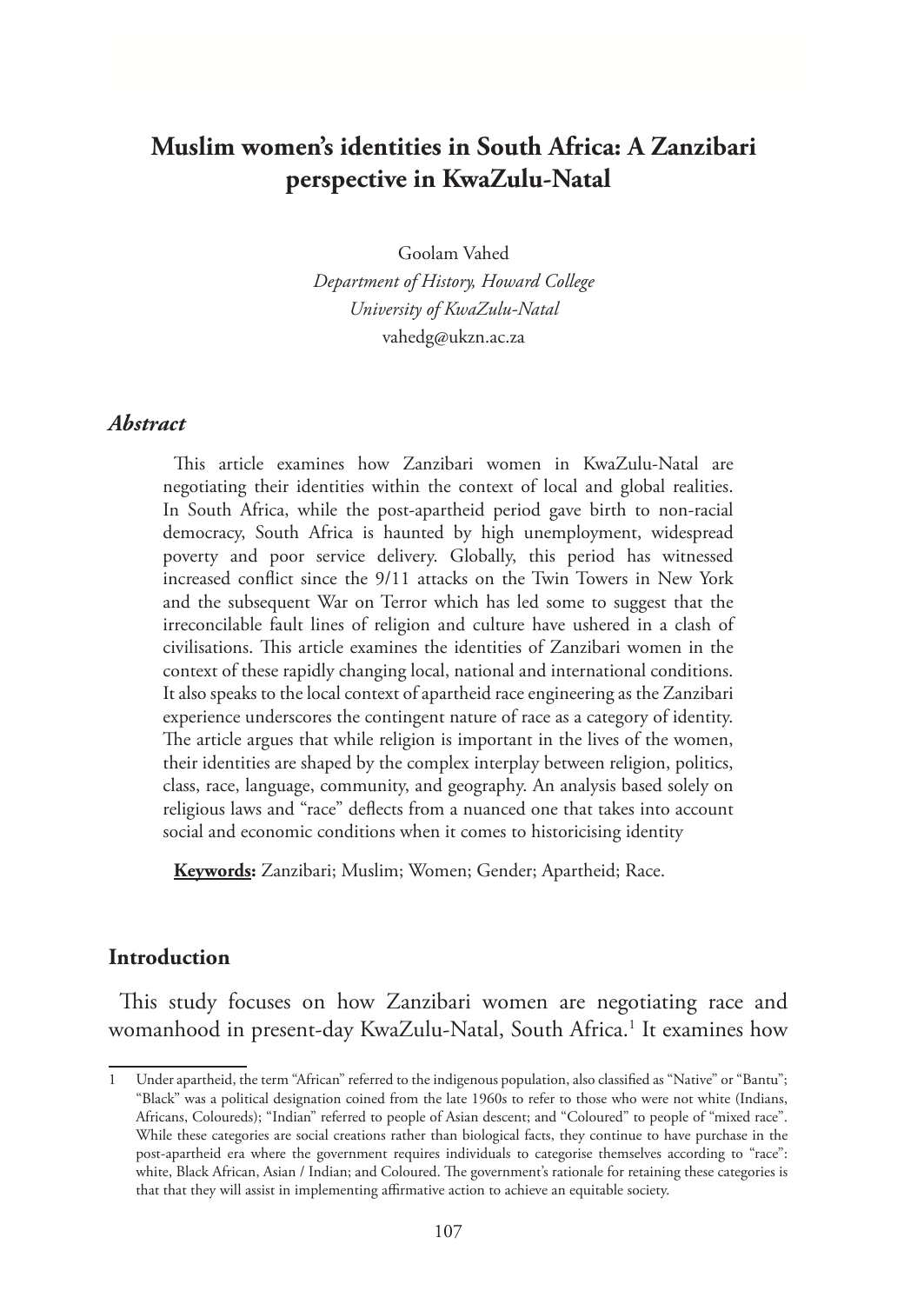they negotiated apartheid laws and classifications, Group Areas relocations, anti-apartheid struggles and negotiating educational opportunities, postapartheid socio-economic-political changes and dynamic ideas about religious modernity/traditionalism in the post-Cold War era.

The article is based on open-ended interviews with three women.<sup>2</sup> This approach is adopted to give voice to the self-knowledge of the women, as they reflect on their own lives, circumstances, changing subjectivities, and paths to a civic identity and political participation. While life stories are subjective, they can offer a deeper perspective. As Portelli reminds us, "history has no content without their stories".3 Ojermark points out that "feminist scholars employ the method primarily to uncover the diversity of women's experiences and to project women's voices into areas where they have previously been ignored".4 Oral history can be a valuable research tool to expand and even transform our knowledge of various marginalised groups, including women. Personal histories are useful in revealing the diversity of lived experience and the way that women "weave beliefs, choices and practices; the changes they initiate, the opportunities they perceive; and the barriers they encounter".5 The "thick" descriptions of the social world that life history yields, make it possible to "both understand the subjective experience of social change, and bring it to

<sup>2</sup> These interviews were conducted by Goolam Vahed as part of a project on Chatsworth, funded by the South Africa-Netherlands Research Partnership, 2011-2013. The interviews took place as follows: Joyce, 7 December 2011 and 21 February 2012; Mariam 3 February 2012; Halima 27 February 2012.

<sup>3</sup> L Abrams, *Oral History Theory* (London, Routledge, 2010), p. 53.

<sup>4</sup> A Ojermark, "Presenting Life Histories: A literature review and annotated bibliography", Chronic Poverty Research Centre, CPRC Working Paper 101, 2007 (available at: http://www.chronicpoverty.org/uploads/ publication\_files/WP101\_Ojermark.pdf, as accessed on 10 December 2011), p. 8. As with most research methodologies, a life history approach carries certain risks and has some shortcomings, such as context specificity, insider (emic) perspectives, and power relations. A Wicks and G Whiteford, "Conceptual and practical issues in qualitative research: Reflections on a life-history study", *Scandinavian Journal of Occupational Therapy,* 13(2), 2006, pp. 94-100. While critics believe that life history is individualistic and focuses on respondents' narration of their lives in ways that capture personal experiences at the expense of all else, advocates of this approach adopt it precisely because it prioritises the perspective of tellers and helps to restore their agency. Rather than being passive objects of research, subjects "actively engaged in the process of interpreting and evaluating their lives". J Herbert and R Rodger, "Society narratives of South Asian Muslim women in Leicester 1964-2004", *Oral History*, 36(2), 2008, pp. 54-63, p. 62. Another concern about the life history approach is that respondents' stories do not take place in a social vacuum. They are relational and shaped by the relationship between the interviewer and interviewee, which is specific to a particular time and place. The narration may be influenced by the power of the interviewer or interviewee and a conscious desire on the part of the respondent to present a particular perspective of her/himself, while the kinds of questions pursued by the interviewer may also shape responses. A Ojermark, "Presenting Life Histories...", Chronic Poverty Research Centre, CPRC Working Paper 101, 2007, p. 8. Abrams, "There is no natural and unchanging life story: It is created and recreated through the telling" (Abrams, Oral History), p. 53.

<sup>5</sup> A Narayan and B Purkayastha, *Living our religions: Hindu and Muslim South Asian American women narrate their experiences, Sterling* (VA, Kumarian Press, 2009).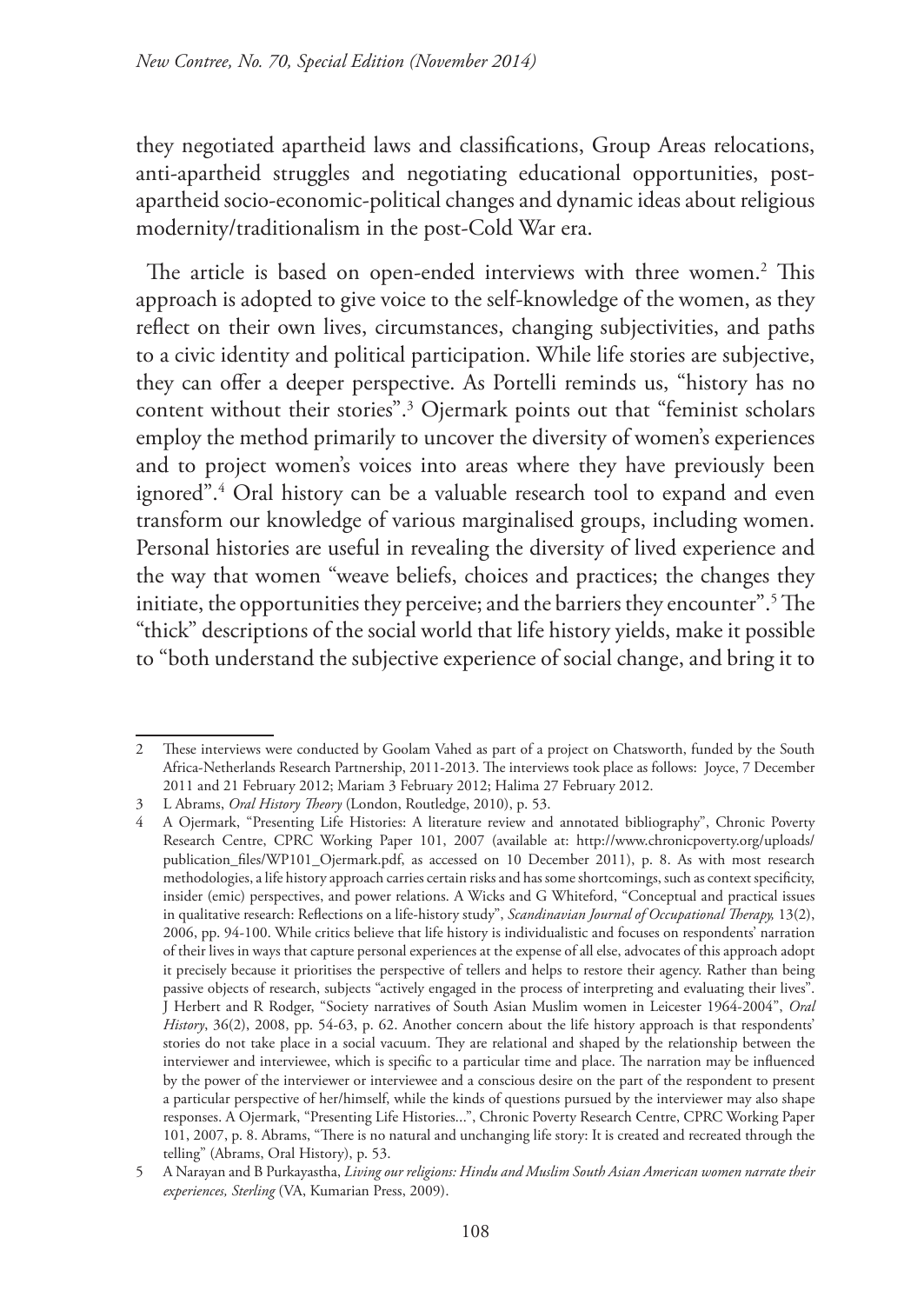discussions of what is historically significant".6 A focus on these specific cases underscores some of the constraints on the everyday lives of women.7 While it is recognised that this sample is too small for broad generalisations about Zanzibaris, these stories are nevertheless valuable in providing insight into Muslim womanhood.

In South Africa, where apartheid and anti-apartheid narratives appear as the defining narratives of the political past, life histories can offer a more complicated view of social and historical change and broaden existing approaches to histories of South Africa.8 Central to the women's narratives is the concept of intersectionality, that is, that socially and culturally constructed axes of identity, such as gender, race, faith, and class crisscross at various levels in historically specific contexts.9 As Brah and Phoenix point out, "different dimensions of social life cannot be separated out into discrete and pure strands".10 Knowing that a woman lives in a patriarchal society, for example, is inadequate to describe her life experience without taking cognizance of the historical context, such as her religious orientation, class position, ethnic or racial group, and language background.<sup>11</sup> The interviews focused on faith, domesticity, familial relationships, and changing patterns of employment, as well as things such as leisure and sport which together inform women's

<sup>6</sup> M Sarkar, *Visible histories, disappearing women. Producing Muslim womanhood in late colonial Bengal* (Durham, Duke University Press, 2008), p. 2.

<sup>7</sup> NK Denzin and YS Lincoln, "Introduction. The discipline and practice of qualitative research", NK Denzin & YS Lincoln (eds.), *The landscape of qualitative research* (London, Sage Publications, 2008), pp. 1-43.

<sup>8</sup> G Frank, "Anthropology and individual lives: The story of Life History and the History of the Life Story", *American Anthropologist*, 97(1), 1995, pp. 145-149.

<sup>9</sup> K Davis, "Intersectionality as buzzword: A sociology of science perspective on what makes a feminist theory successful", *Feminist Theory*, 9(1), 2008, pp. 67-85; L McCall, "The complexity of intersectionality", *Signs: Journal of Women in Culture and Society*, 30(3), 2005, pp. 1771-1800.

<sup>10</sup> A Brah and A Phoenix, "Ain't I a woman? Revisiting intersectionality", *Journal of International Women's Studies*, 5(3), 2004, pp. 75-86.

<sup>11</sup> G Ritzer, *Contemporary sociological theory and its classical roots: The basics* (Boston, McGraw-Hill, 2007), p. 204. The work of hip hop singer, Anaya Alimah illustrates this. For example, her song "More than usual" explores the intersection of race, class, gender, music, industry politics, and her own faith: Simply complex, the best way to describe my demeanor / I'm all about my freedom, don't follow I'm a leader / That's why they tapping me tracking the books that I be reading / My double consciousness, multiplied exponential / To hold these facts I'm into, to be exact I'm into / Hill Collins, Tricia Rose, that's how my mental grows /… While brothas shouting P Huey, G Marcus / I'm politicking, sifting through the thoughts of Fatima Mernissi, Listen / I mean no disrespect, them brothas spit some wisdom / But history erased, the sistas right there with them / Silenced with the devaluation of femininity / We don't revolve around you, my brothas can't u see /… So while the people sleep, conspiracies I find / Its revolution time, better yet solution time / Too many just fall in line, capital control they minds. "My double consciousness, multiplied exponential" is Alimah arguing that her consciousness is intersectional. She factors in race, class, gender, and even faith. She writes that "issues of social justice such as the treatment of women, government surveillance, and the greed that often accompanies capitalism are necessarily spiritual challenges and are represented as such in my lyrics, which merge my concerns as a member of the hiphop generation with my faith, A Mcmurray, "Hotep and Hip-Hop: Can black Muslim women be down with Hip-Hop?", *Meridians: Feminism, Race, Transnationalism*, 8(1), 2007, pp. 74-92.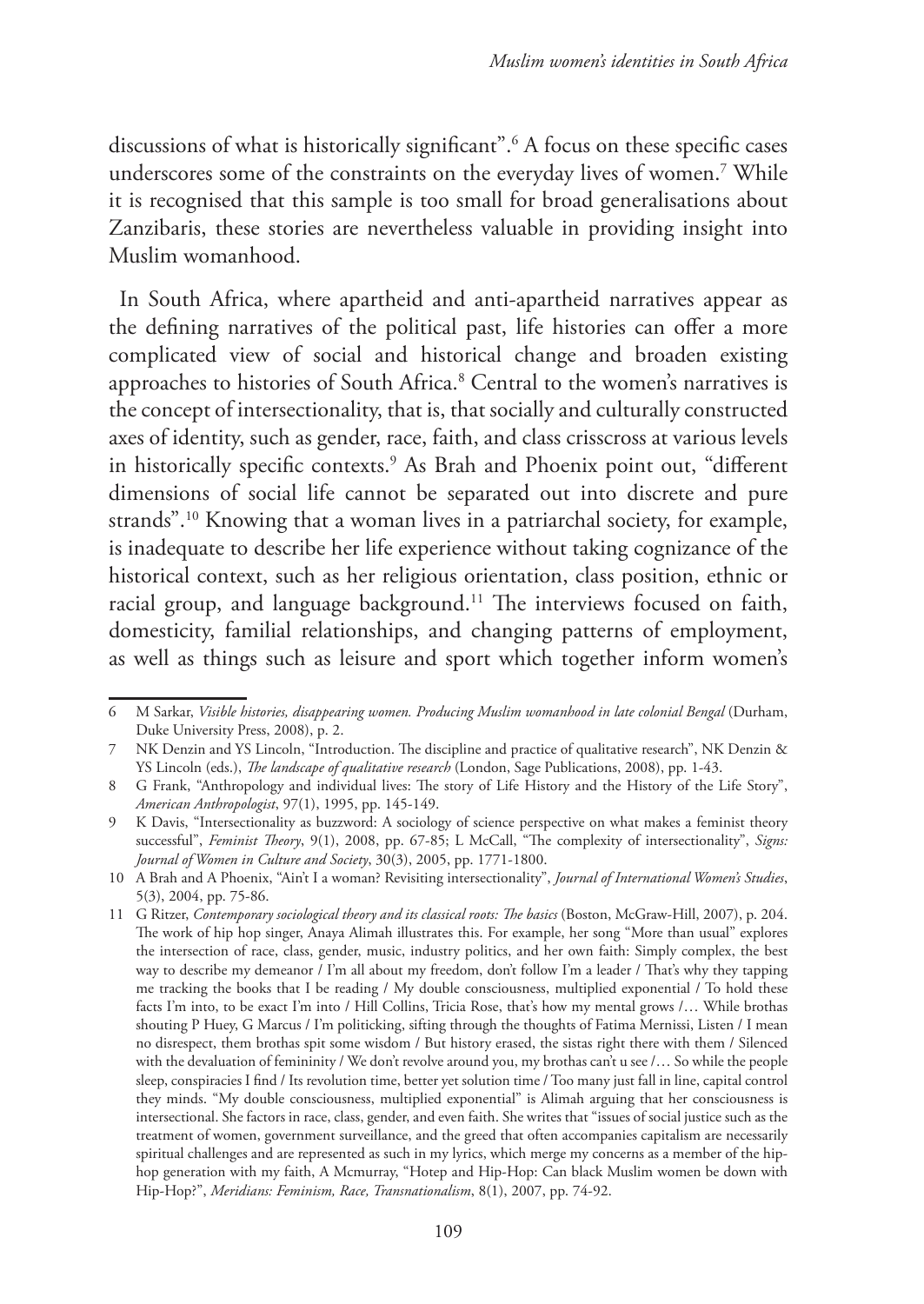## identities.

The following questions form the backdrop to this study: How have / are the women adapting, changing, confronting, and negotiating their lives in response to changing economic, social and political circumstances, particularly since the end of apartheid? How do identities such as race, class, gender, religion and language intersect in the women's lives? What is the role of religion and culture at the local level and how does it connect to the larger polity and to national and international trends?

# **Local setting**

Zanzibaris are a tiny proportion of the Muslim population of South Africa. Muslims constitute less than two per cent of South Africa's population of over 50 million and are heterogeneous in terms of race, class, ethnicity and religious practices. Historically, the largest sub-groups have been the descendants of Indian migrants who arrived in South Africa from the late nineteenth-century and are also the descendants of slaves who were imported to the Cape from the seventeenth-century. In the post-apartheid period, the Muslim population has been augmented by migrants and refugees from other parts of Africa as well as the Asian sub-continent.<sup>12</sup>

The women who are the subject of this study live in the township of Chatsworth which was established by the apartheid government 20 kilometres south of Durban (eThekweni) for Indians as part of its Group Areas relocations in the 1960s.13 They are part of a group that identifies itself, and is known by others as "Zanzibaris". Their origins in Natal date to the 1870s when close to 500 'liberated' slaves landed in the then Colony of Natal. After completing their terms of indenture they settled at King's Rest on the Bluff. The original liberated slaves were not from Zanzibar but were Makhuwa from Northern Mozambique. Zanzibar was the port from which they were shipped to Natal.

<sup>12</sup> S Jeppie and G Vahed, "Multiple communities: Muslims in post-apartheid South Africa", J Daniel, R Southall, and J Lutchman (eds.), *The state of the nation: South Africa 2003-2004* (Cape Town, HSRC Press, 2004), pp. 252-286 for a discussion of the origins and diversity of the Muslim population in South Africa. According to the 2001 census, Muslims numbered 654 064 out of the total population of 44.8 million. This included 296 023 Coloured / Malay Muslims and 274 931 Indian Muslims. Most observers believe that this a gross underestimate. The 2011 census did not take account of religion. Hundreds of thousands of Muslims have arrived in the post-apartheid period from places like Malawi, Somali, Nigeria, Bangladesh, India, Pakistan, as well as North African countries and the figure is probably closer to 2 million.

<sup>13</sup> G Vahed, "Segregation, group areas and the creation of Chatsworth", A Desai and G Vahed (eds.), *Chatsworth. The making of a South African township* (Scottsville, University of KwaZulu-Natal Press, 2013), pp. 19-30.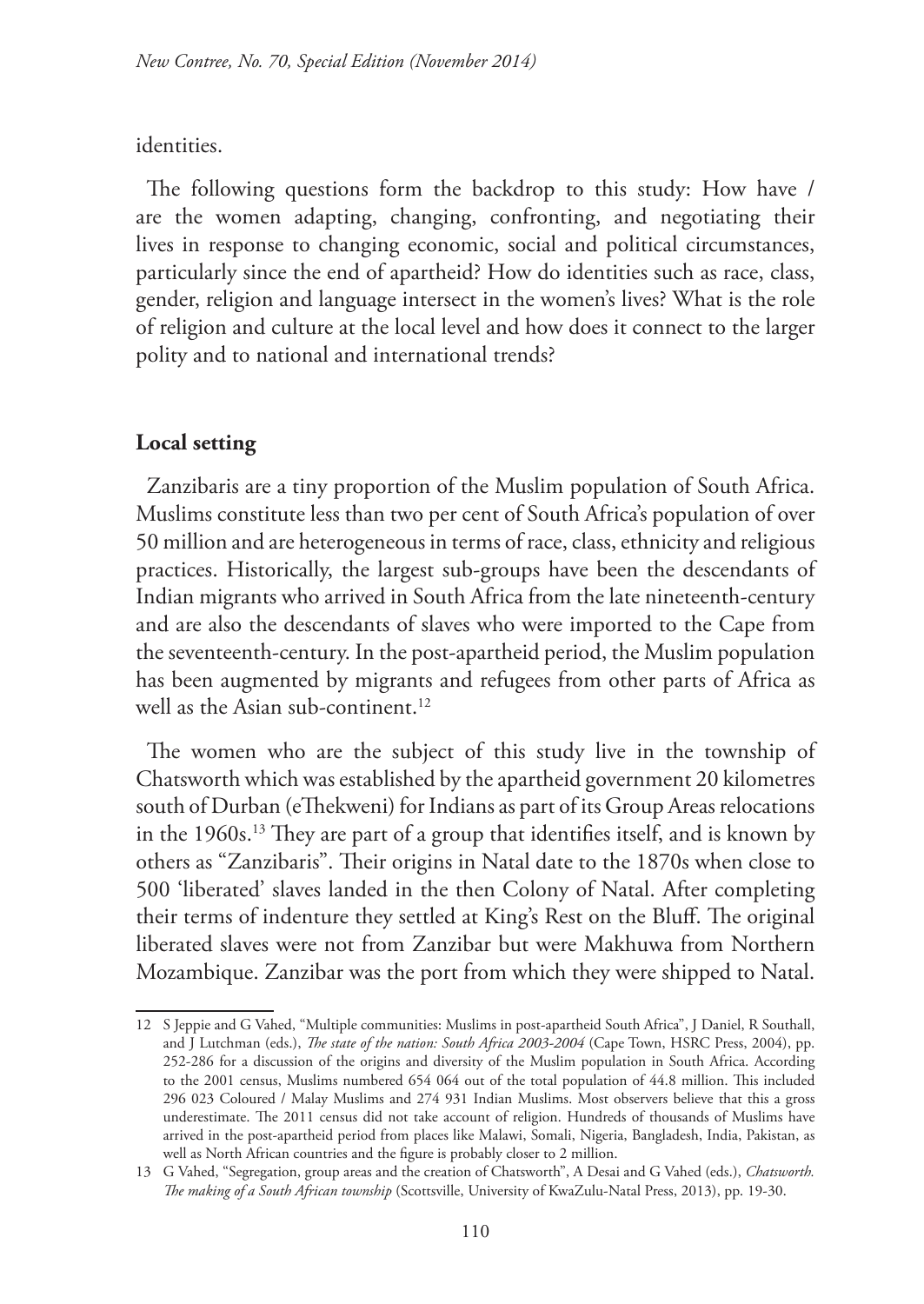Over the years this group came to include Yao-speaking Malawians, and some Swahilis, as well as local Zulus with whom they intermarried.<sup>14</sup>

Racial segregation was central to the policy of the National Party (NP) government that came to power in South Africa in 1948 and a slew of laws were passed to separate South Africans of different race groups in every aspect of their lives.<sup>15</sup> The government was determined to fix a "race" to each individual and Zanzibaris were classified as "Other Asiatics" because they were Muslim and placed in Bayview, a sector in the newly created Indian township of Chatsworth. Although initially there were some racial tensions, Zanzibaris eventually integrated with locals and formed an integral part of Chatsworth.

 Many of the residents of Chatsworth, particularly the women, worked in the clothing and textile industries in nearby Clairwood, Jacobs and Mobeni. While factory wages were low, this employment at least allowed them to subsist. In the post-1994 period, shifts in economic policy have created new challenges for working class people. The 1996 Growth, Employment and Redistribution (GEAR) macroeconomic programme commodified basic services such as water and electricity and liberalised the trade regime. In Chatsworth, services and rents escalated during a period that coincided with huge job losses in the clothing, textile, footwear, and leather industries as a result of the government's liberalisation policies. Additional hardships such as lower wages, and longer working hours occurred due to the casualization of labour. For women especially, maintaining the home and family was a daily struggle. All these factors contributed to increasing political disillusionment. 16

<sup>14</sup> For studies on the Zanzibari community, see P Kaarsholm, "Population movements, Islam and the interaction of Indian and African identity strategies in South Africa during and after apartheid", *Journal of Natal and Zulu History*, 24/25, 2006/2007, pp. 37-63; ZB Seedat, *The Zanzibaris in Durban: A social anthropological study of the Muslim descendants of African freed slaves living in the Indian area of Chatsworth* (MA, University of Natal, 1973); G Vahed, "Zanzibaris", A Desai and G Vahed (eds.), *Chatsworth. The making of a South African township* (Scottsville, University of KwaZulu-Natal Press, 2013), pp. 84-98.

<sup>15</sup> P Maylam, *South Africa's racial past: The History and Historiography of racism, segregation and apartheid* (Aldershot, Ashgate, 2001), for a discussion of the history of race in South African history.

<sup>16</sup> South Africa is one of the most unequal societies in the world, with a Gini coefficient (which measures income inequality) of 0.69. Due to high levels of poverty, social grant payments reached \$12 billion in 2014, with the number of beneficiaries increasing from 2.4 million in 1998 to 16 million in 2011. Major grants include child support (71 per cent), old age (18 per cent) and disability (7 per cent). The main beneficiaries are the poorest 40 per cent of the population. Without grants the Gini coefficient would have been 0.74. See H Bhorat and A Cassim, "South Africa's welfare success story II: Poverty-reducing social grants", *Brookings Institute*, 27 January 2014 (available at: http://www. brookings.edu/blogs/africa-in-focus/posts/2014/01/27-south-africa-welfare-poverty-bhorat, as accessed on 13 October 2014). For a discussion of the socio-economic conditions in Chatsworth in the post-apartheid period, see A Desai, *The poor of Chatsworth* (Durban, Institute for Black Research, 2000); S Mottiar, O Naidoo, and D Khumalo, "Women's organisations and the struggle for water and sanitation services in Chatsworth and Inanda, Durban: The Westcliff Flats Residents Association and the Didiyela Women's Group", *Agenda,* 25(2), 2012, pp. 122-130; TH Ramjettan, "The relationship between the participants of social movements and movement intellectuals: A case study on the Westcliff Flats Residents' Association (WFRA)" (MA, University of KwaZulu-Natal, 2008); G Vahed and A Desai, "The Flats of Bayview", A Desai and G Vahed (eds.), *Chatsworth. The making of a South African Township* (Scottsville, University of KwaZulu-Natal Press, 2013), pp. 171-184.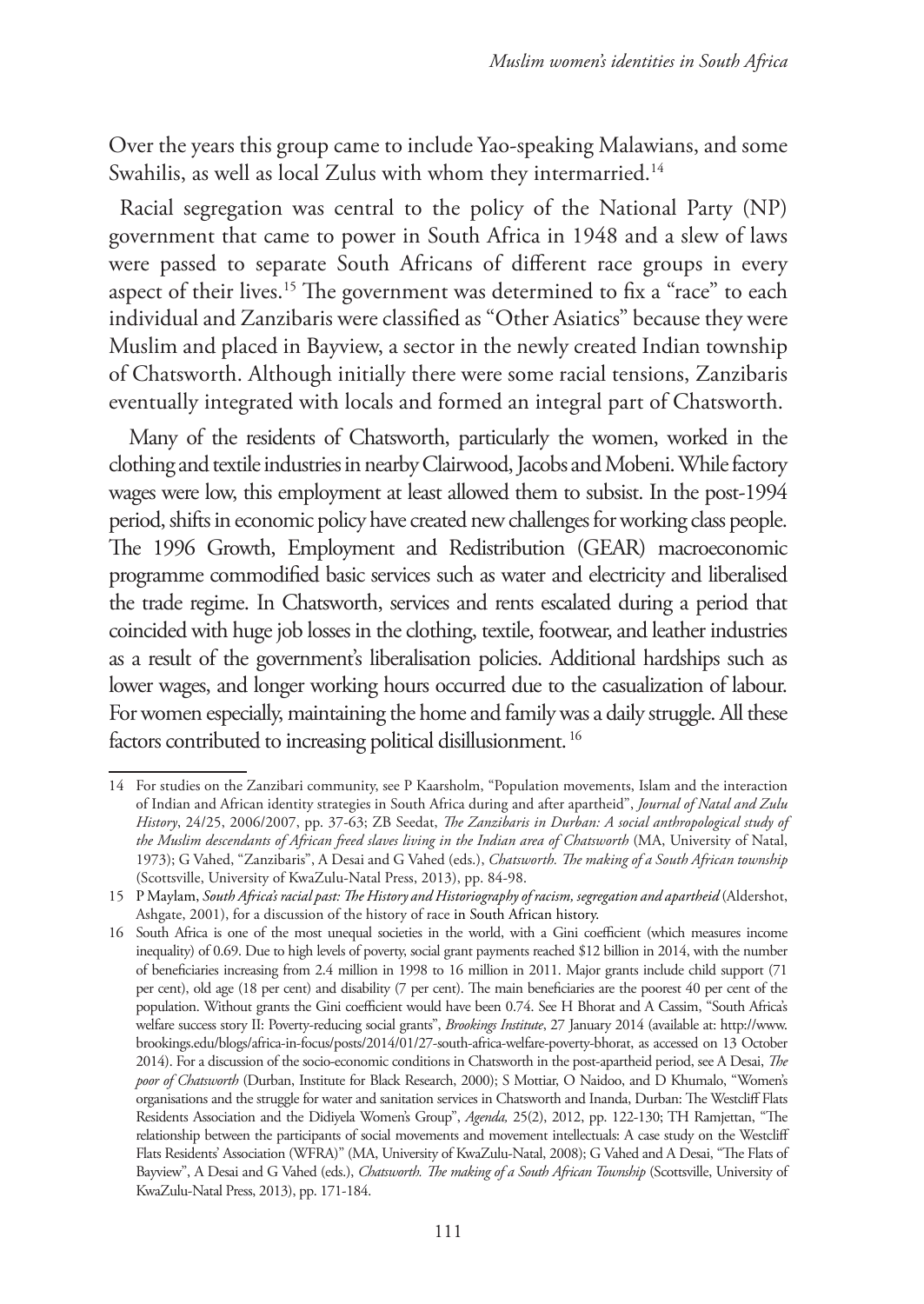## **Respondents: Joyce, Halima, and Mariam**

The women interviewed for this article identify themselves as Zanzibari even though in the case of each interviewee one of their parents was not Zanzibari. Joyce was born on the Bluff in 1956. Her father was a court interpreter and her mother was a Zulu woman who embraced Islam at the time of the marriage. Joyce's father died when she was very young and her mother raised the children. The family was forcibly relocated to Chatsworth when she was five or six years old. She recalled being "very excited ... they [government authorities] just load us into trucks and they brought us to these big houses. They were empty but the lights were there. We clicking [the light switch] off-on, toilet was there, flushing water, you know, it was like, 'America here I come'". Despite the novelty of their new surroundings, the family experienced severe poverty and Joyce recalled that her childhood years were "bad times, very bad times because there was no food, there wasn't a pair of shoes. In fact ... sometimes we used to hit the Indian children for their lunch because the Indian children used to carry lunch".

Halima was born in 1952 in Mayville, Durban, where her Tanzanian-born father, Sa'eed was an *Alim* (scholar) who led the prayer at the local mosque. Her mother, Khadijah was a Zanzibari from the Bluff. She said that she came from a background "where we were concerned about people". She described her mother, a homemaker, as "a very quiet person, but very intelligent, very giving, very loving, very caring. Although she was very homely, people came to her for advice and up till this very day people have good words … My father was also very giving, very caring." They were a family of 11 children.

Mariam grew up in a family of nine children. She was born on the Bluff in 1960 but moved to Chatsworth as a young child. She described her father as "a very religious man. He's come from Malawi and married my mum. She is a Zanzibari". Her father was a "religious leader, a five-time *namaazi*, people came to him for assistance, he did a lot of *taaweez* for people who were ill. When he first came from Malawi he worked as a *muezzin*17 at the West Street mosque".

<sup>17</sup> *Namaaz* refers to prayer, and *namaazi*, as used here, refers to one who prays the five daily prayers. A *taweez* is a "charm" consisting of a Qur'anic verse wrapped in black cloth which is worn by a person as protection from evil. *Muezzin* is a person at the mosque who calls the faithful to prayer five times a day.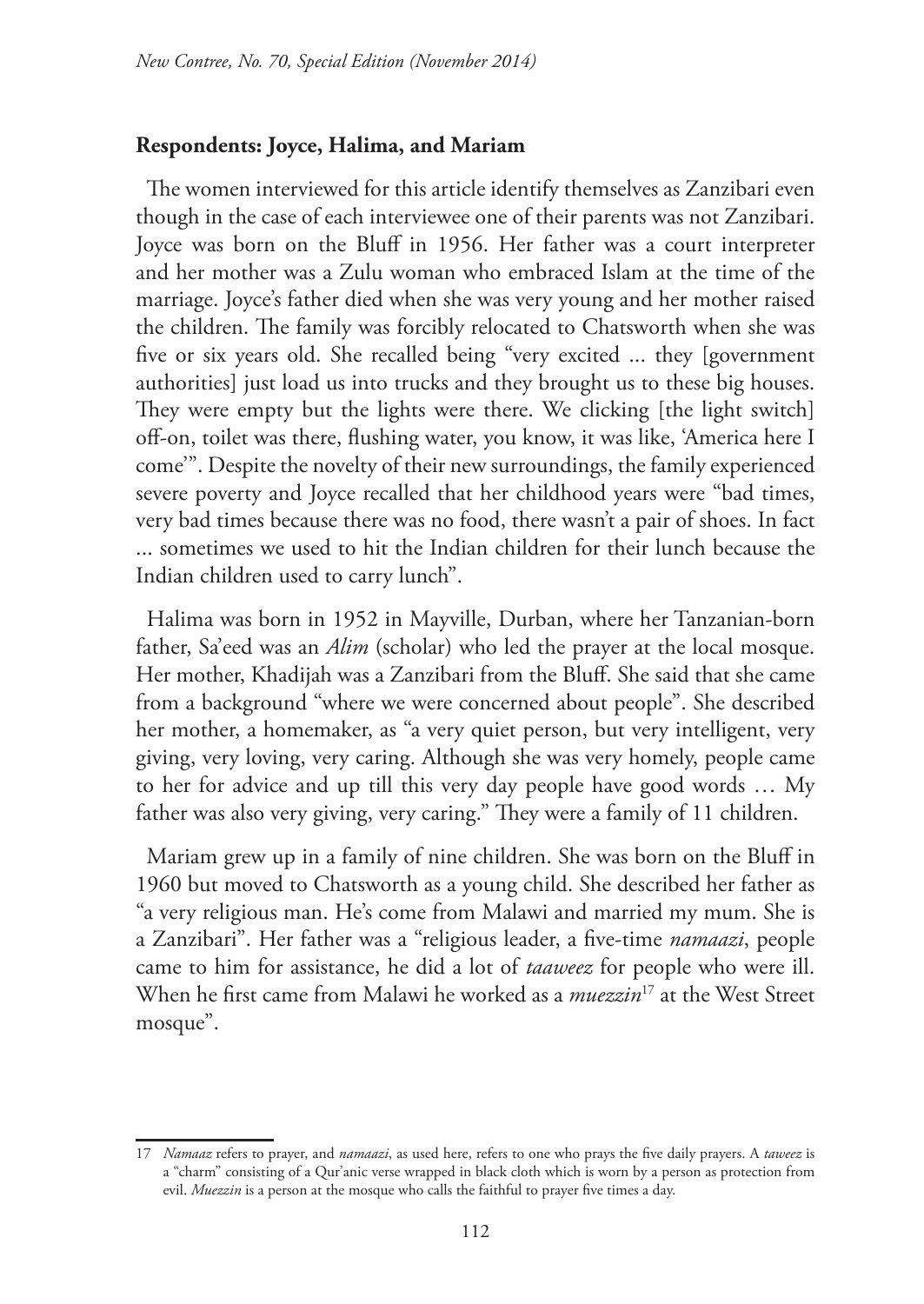#### **Race and religion**

When the Bluff was proclaimed for White residence in terms of the "Group Areas Act, it seemed that Zanzibaris, who were Africans in origin, would be classified as 'African' in terms of apartheid designations and relocated to an African township". But Zanzibari identity has long been contested and while Christians among them were given homes in African townships, Muslim Zanzibaris did not consider themselves "African".18 SQ Bourquin, manager of the Municipal Bantu Administration in Durban, was "absolutely convinced that these people are not Natives," and could not be absorbed into "African housing schemes". Zanzibaris applied to be classified as "Coloured" and 153 Zanzibari families were in fact re-classified as such in 1959. "Local Coloured leaders," however, objected to this classification on the grounds that they (Coloureds) were "more or less of European descent and these people have never been associated with us." The Juma Musjid Trust, the Indian Muslim benefactors who had built the Juma Musjid in Grey Street and who established the settlement on the Bluff,<sup>19</sup> applied successfully to the government in  $1961$ to designate Zanzibaris as "Other Asiatics" purely on the basis of their being Muslim.20

As Preben Kaarsholm, who has worked on the links between Africans in KwaZulu-Natal, Mozambique, and Zanzibar, points out, this designation meant that Zanzibaris "were at least citizens of a sort rather than mere subjects, and would be issued with identity cards instead of passes or reference books. They also now had access to housing opportunities made available to Indians under the Group Areas Act".<sup>21</sup> Although the architects of apartheid sought to create a totalising system of race, the Zanzibari experience illustrates the fluidity of race identities and in particular underscores the fact that race is a social construct.

Religion shaped Zanzibaris' formative experiences under apartheid as it determined their "race". Pointing to her multiple identity categories, Joyce

<sup>18</sup> The Native Taxation and Development Act of 1925 imposed an annual two-rand poll tax on African male adults but Zanzibaris claimed that this did not apply to them as they were of "Arab" descent. South Africa's highest court of appeal, the Appellate Division in Bloemfontein, ruled in a 1938 case that Zanzibaris were "Native within the definition of the legislation". The governance of Zanzibaris was consequently shifted from the Protector of Indian Immigrants to the Department of Native Affairs and they had to carry a "dompas" or reference book. In Seedat, "The Zanzibaris", pp. 37-45.

<sup>19</sup> G Vahed, "'Unhappily torn by dissensions and litigations': Durban's 'Memon' Mosque, 1880-1930", *Journal of Religion in Africa,* 36(1), 2006, pp. 23-49.

<sup>20</sup> ZB Seedat, *The Zanzibaris in Durban...*, pp. 45-50.

<sup>21</sup> P Kaarsholm, "Population movements, Islam and the interaction...", *Journal of Natal and Zulu History*, p. 18.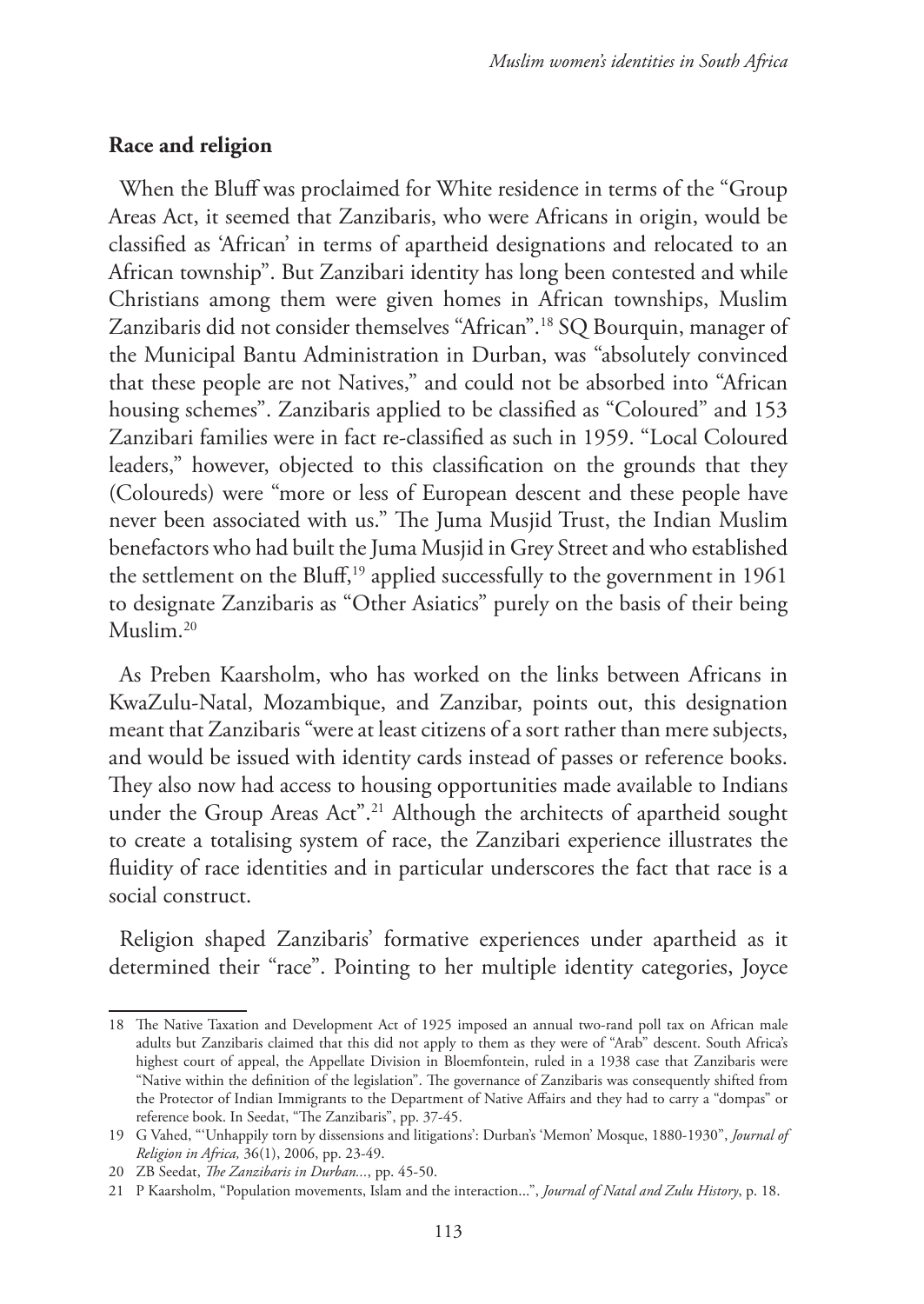said:

This [Bayview] is my community – but as a Zanzibari, I belong to the Zanzibari community. Many [people] do not know who the 'Zanzibari' are: 'If I tell them I'm a Zanzi, people say what's a Zanzi? I said, I'm a South African Black Muslim to make it easy. [But] some people say, "How can you be a Muslim because you haven't got straight hair, you look like us?"

That Islam is an Indian religion is a common perception in KwaZulu-Natal and stems from the fact that the first sizeable Muslim population was Indians who began arriving from 1860 as indentured migrants.<sup>22</sup>

Other than religion, markers of difference between Zanzibaris and the local indigenous population included language, food, and dress. Occasionally, dress has created problems for Zanzibaris. Halima, for example, said that indigenous Africans in her community could not understand why she "dressed in foreign garb". When she was growing up, most Zanzibari women wore long, loose-fitting clothing. Nowadays, some women who are influenced by Islamic reformist tendencies wear the *abayaat* and even the *niqab,*23 while younger women and girls wear pants or skirts. The dress adopted by Zanzibari women sets them apart from the indigenous women. According to Halima this sometimes creates difficulties:

I couldn't like walk around by myself because people used to harass me because of the way I dressed. They had a problem with me being black and following the Islamic teachings. They didn't understand that I was born Muslim, my father came from Tanzania [where] the majority of people are Muslim and my mum's people come from Nampula [Mozambique], … They [local Zulu] believe that Islam's for the Indians only.

Language is also a marker of difference between Zanzibaris and indigenous locals. According to Joyce, most Zanzibaris have a good command of English. This creates a problem with the indigenous people who expect them to speak fluent Zulu which is not their language. She pointed out that when Zanzibaris don't converse in Zulu, they often get this reaction from Zulu speakers: "she can't speak Zulu, she's speaking English. And, you know, our English will be perfect but because we look like you [Zulu], you want us to communicate in Zulu, and you make it a problem for nothing". Zanzibaris also speak the

<sup>22</sup> G Vahed, "Uprooting, rerooting: Culture, religion and community amongst indentured Muslim migrants in colonial Natal, 1860-1911"*, South African Historical Journal,* 5, 2001, pp. 191-222.

<sup>23</sup> An *abaya* is a long loose fitting, long-sleeved garment worn by women to conceal their shape. The *niqab* is the veil worn by some women to cover all of the face with the exception of their eyes.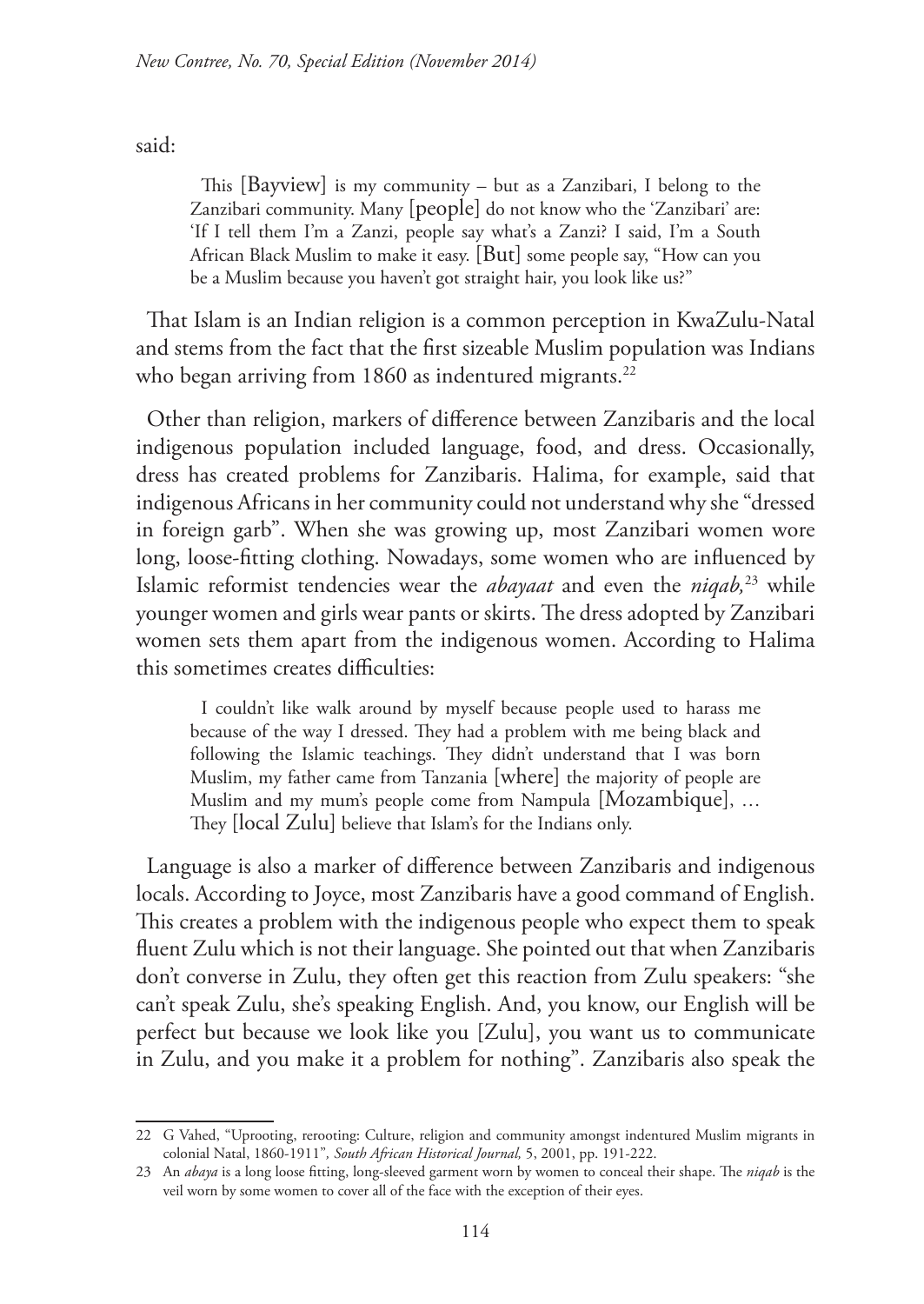Makhua language (of Northern Mozambique).24 Ironically, when Halima moved from Mayville to Chatsworth, her Zanzibari friends and neighbours chided her for not knowing Makhua: "I was very pressurised because most of the people from Kings Rest spoke Makhua, the children spoke Makhua more than they spoke English. We spoke English at home. I felt pressurised and there was that to say, why are you speaking English as a child?"

Food is also a marker of identity. Joyce identifies herself as "Indian" through her culinary practices. She said that she could:<sup>25</sup>

... never cook any other food besides Indian food. I learnt from my mother, I learnt from my family and we used to buy the Indian Delights… samoosas, everything, mastermind it. Everything. You talk about the breyani, the best masala breyani. When there's functions here, we cook pots and pots of breyani. Soji. Kheer (rice porridge).

Mariam identifies the same foods as coming:

... from our ancestors [Zanzibar]. As you very well know Zanzibar is one of the countries that's very rich in spices. Breyani is traditional for us on Eid Day and our samoosas and our special milk which is called mahaza. It's made with vermicelli, sago and elachee and then you sweeten that with condensed milk … [Indian Muslims] have the exact same thing, I don't know how. I think it's because of the way the countries are situated so Zanzibar being on the east of Africa, maybe that was then moved to other countries where Indians as well inherited that type of ingredients or recipes. I'm not saying they stole it so maybe some kind of trading recipes.

In describing the breyani that they prepare ("layered") Mariam highlights the link with Indian Muslims rather than Indians of South Indian descent that are mainly Tamil speaking.

[Our breyani] doesn't differ [from the Indian Muslim one] – the only thing I will say is that they make it very hot and ours is not hot but it's the same layered breyani, it's not the Tamil breyani you will get which is mixed. Ours with the pure masala breyani, nice and spicy with all the condiments in it and then the layered rice and boiled eggs in it, ya, with fried onion on the top - very lovely.

Although African, Zanzibaris were marked as different from the indigenous African population in various ways, and in the past were legally designated as

<sup>24</sup> R Mesthrie, "Lessons in survival: The Zanzibari story", *Bua*!, 10(2), 1996, pp. 14-16.

<sup>25</sup> The Indian Delights series was edited by Zuleikha Mayat and published by the Women's Cultural Group of Durban, South Africa. See G Vahed and T Waetjen, *Gender, modernity and Indian delights. The women's cultural group of South Africa* (Cape Town, HSRC Press, 2010).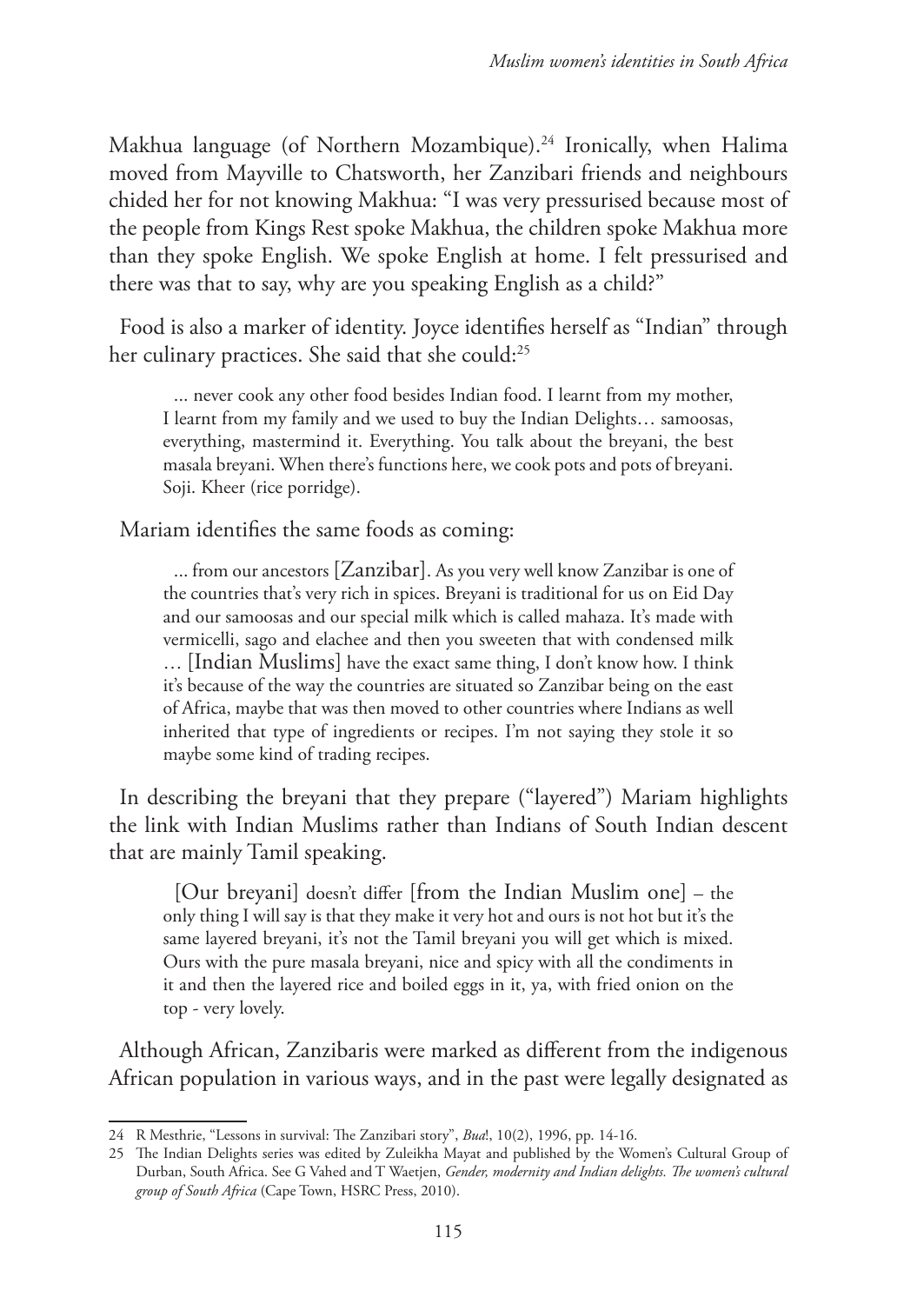being of a different "race". The informants' use of "us", "they", "we", and "them" points to how racial and religious membership was and remains relevant to them. Race was not a simple matter of colour pigmentation. This remains the case in the post-apartheid era when, as discussed below, although they now categorise themselves as "Black African", the Africanness of Zanzibaris is questioned because of their names, dress, language, and religion.

# **School: Race and gender**

Zanzibari children attended neighbourhood schools where the majority of the learners were Indian. Joyce attended Protea Primary and Chatsworth High. Like Maryam and Halima, she spoke positively about school sport which formed an important part of their identity within the education system. Joyce has fond memories of Protea where sport was an avenue through which she gained self-worth. She represented Natal schools in athletics. Joyce dropped out of school before completing her matric, something that she regrets. As she put it, "it was a very big mistake" that she does not want her children and grandchildren to repeat. She has related her life story to them as a lesson: "that's why my grandchildren … can tell you my whole life story because I told them as is, because I don't want your'll to go down the same route".

Mariam attended local schools, Summerfield Primary and Protea High, from where she matriculated in 1979. She, too, excelled in athletics. Her joy at her sporting achievement is tinged with sadness and loss:

I was very popular in terms of my athletic achievement. I was a 100m and 200m specialist. I went to Kimberley, I went to Paarl, I went to Johannesburg, competed, I got my SASA [South African Schools] colours. I had my green Natal blazer. I was also a high jumper, I was very good. School sport was very important. Even today, when I sit and watch [sports on television], I tear because I feel, if our country was then liberated, I could have went very far in sport. We couldn't go to the Olympic Games. Had we been given the opportunity I could have got colours for this country.

Halima attended Ahmedia School in Mayville and Southlands High when the family moved to Chatsworth. Although she was the only black learner at Southlands, she "was welcomed, it was warm, I had lots of friends, the teachers were good". She, too, excelled in sport and represented the Natal schools team in netball and athletics: "I was very good at high jump, sprinting, shot-putt and javelin, so I was like an all-rounder, I would say". She enjoyed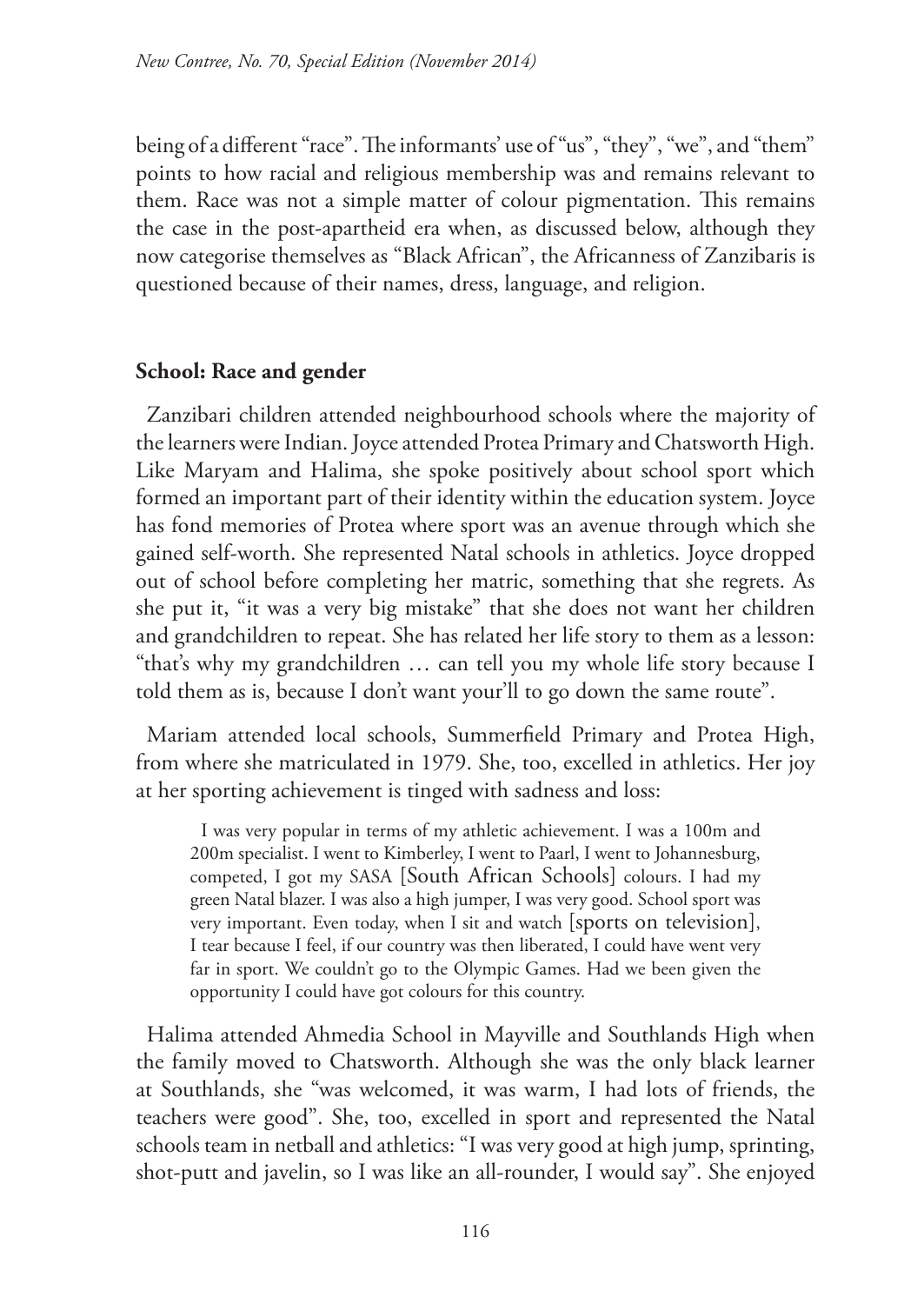travelling to other provinces in South Africa with the Natal High Schools team. She described the experience as "absolutely great, I think that exposure contributed to who I am today and also I had a lot of support from my parents".

Although all three women came from relatively "religious" families, their families were fairly liberal in supporting their sporting endeavours, even though it meant breaking the Islamic dress code prescribed by the *ulama* as well as travelling away from home without the company of male family members.

Schooling in Chatsworth resulted in the women attending schools with children who were different from them in terms of race, language, religion and often class. As a "Zanzi", as Joyce refers to herself, she grew up in an "Indian" area, attended an "Indian" school and mixed with children of various religious backgrounds, which contributed to her cosmopolitanism:26

Growing up, I mixed with Indians too much. I used to go to their houses [and] they used to come to my house. And we used to be together like, when I went to mosque, some of them would follow me to mosque and when they used to go to the Tamil school, I used to go with them. When they had Diwali they will invite us…. When it was Eid I'll invite them.

The women would have attended school with fellow Zanzibaris had they remained on the Bluff. Growing up in Chatsworth resulted in them breaking racial and religious boundaries and forming bonds and friendships across racial and religious lines. This was unusual in apartheid South Africa where life was heavily circumscribed by race.

# **Race**

While race did not create any special problems at school, it was (and remains) a problematic category for all three women from the time they left school. Mariam recalled that she and other Zanzibaris experienced problems during the apartheid era as prospective employers assumed they were Indian:

We carry so-called Indian names and surnames so when we went out to look for employment and you send your CV and they say, okay, fine, this is good, come in for an interview. When you go in then people say, "but we looking

<sup>26</sup> Joyce uses the word "Indian" in two ways, first to distinguish those of Indian ancestry from herself as "African" and, at times, to distinguish Indians of the Hindu faith from Muslims.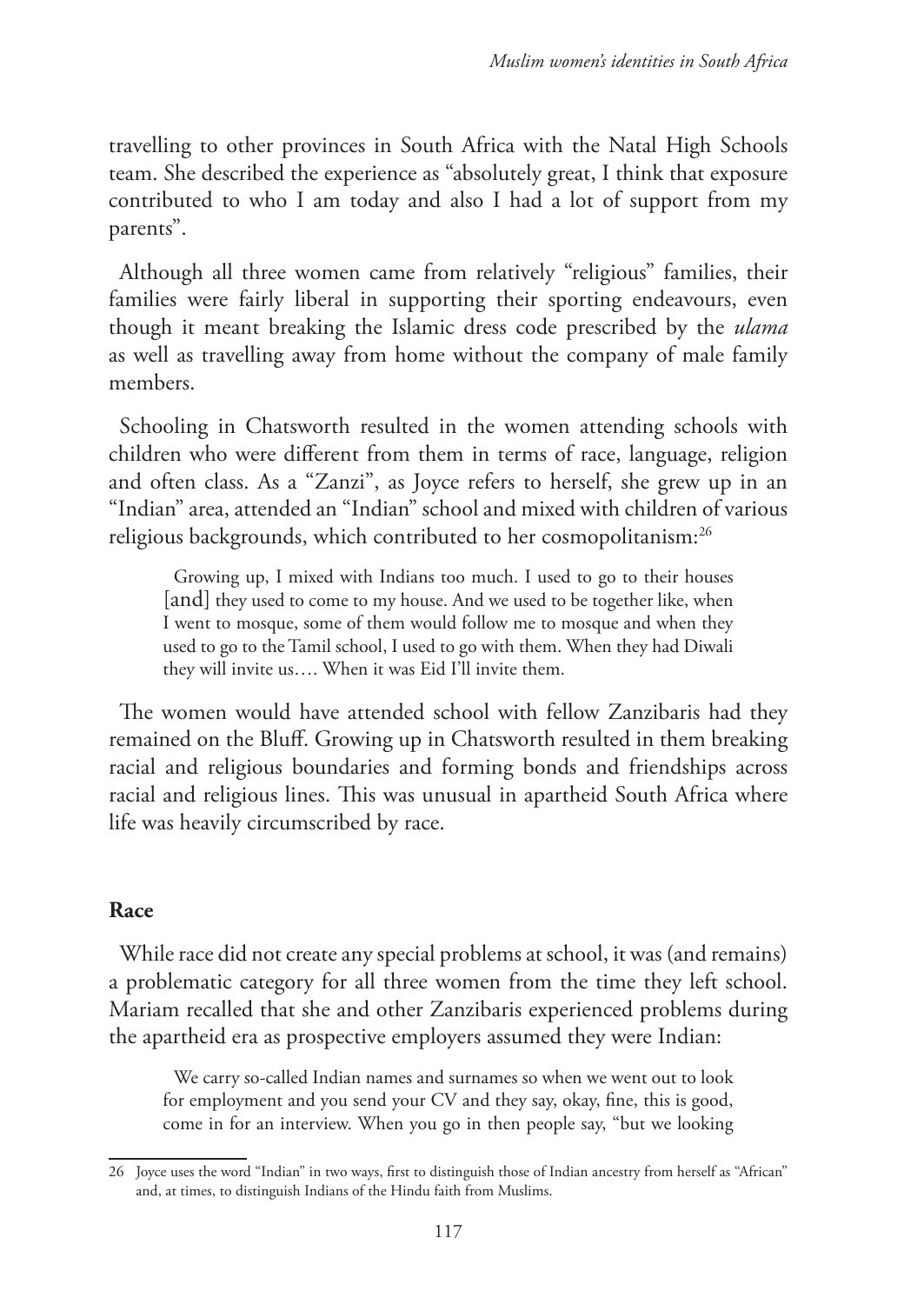for Mariam" and I said, yes, I am [Mariam], and then they'll take a second look and say, "oh, okay, come in," and you'll find maybe you'll be not judged according to your qualifications then, you'll be judged according to your looks because now, who are they looking for? Somebody with straight hair.

It appears that Indian Muslim employers identified the applicants' race on the basis of their names, accent and command of English and were caught off guard when they discovered that the interviewees were African.

Race remains a prickly issue for Zanzibaris despite the deracialisation of South African society in the post-apartheid period. For example, Joyce maintained that life has not changed "so much for us, you know why? I'll say that maybe it changed for the "Black" people [author's emphasis]. And us, also classified as Indians, there's not much changes for us." Although Joyce is "Black African" in terms of official post-apartheid designations, she and other Zanzibaris feel that they are discriminated against because of their names. She points to her daughter, Rabia as an example:

If, say, Rabia will go and apply for a job. Now, because Rabia is an Indian [Muslim] name and they don't know Rabia and then they have this thing like three Blacks, one Indian whatever [so] it doesn't work for us. We have so many matriculants. They have done so well [but] they're having that problem, they can't get a job… So it changed for some people but for us, it hasn't changed. Our children are not working, they're sitting at home and that's how you finding the children getting into drugs.

Joyce's remarks about unemployment in the Zanzibari community are probably correct but unemployment is not confined to Zanzibaris. Unemployment is high in South Africa across the various racial groups and communities.27 Her perception derives from what she believes is happening in her area, namely, that banks and major retail chain stores in Chatsworth are hiring African staff from outside the local community to meet affirmative action targets. This perception has not been objectively tested. Whether or not this is the case, Joyce's views shows the extent to which race classification and race-based affirmative action policies ensure that race identities continue to shape the experiences and perceptions of the interviewees and many

<sup>27</sup> According to Statistics South Africa, the unemployment rate in South Africa averaged 25.27 per cent in the period from 2000 to June 2014. Youth unemployment (ages 15 to 34) stood at 36.1 per cent. High youth unemployment is a global trend. Contrary to what Joyce perceives, there were substantial shifts towards skilled work among the white and Indian/Asian populations. Among the white workforce, the proportion of skilled workers increased from 42 per cent in 1994 to 61 per cent in 2014; for Indians/Asians this proportion increased from 25 per cent to 51 per cent over the same period. There was minimal movement towards skilled employment among Black Africans (15 per cent to 18 per cent). Available at: http://beta2.statssa.gov.za/?page\_id=737&id=1, as accessed on 9 October 2014.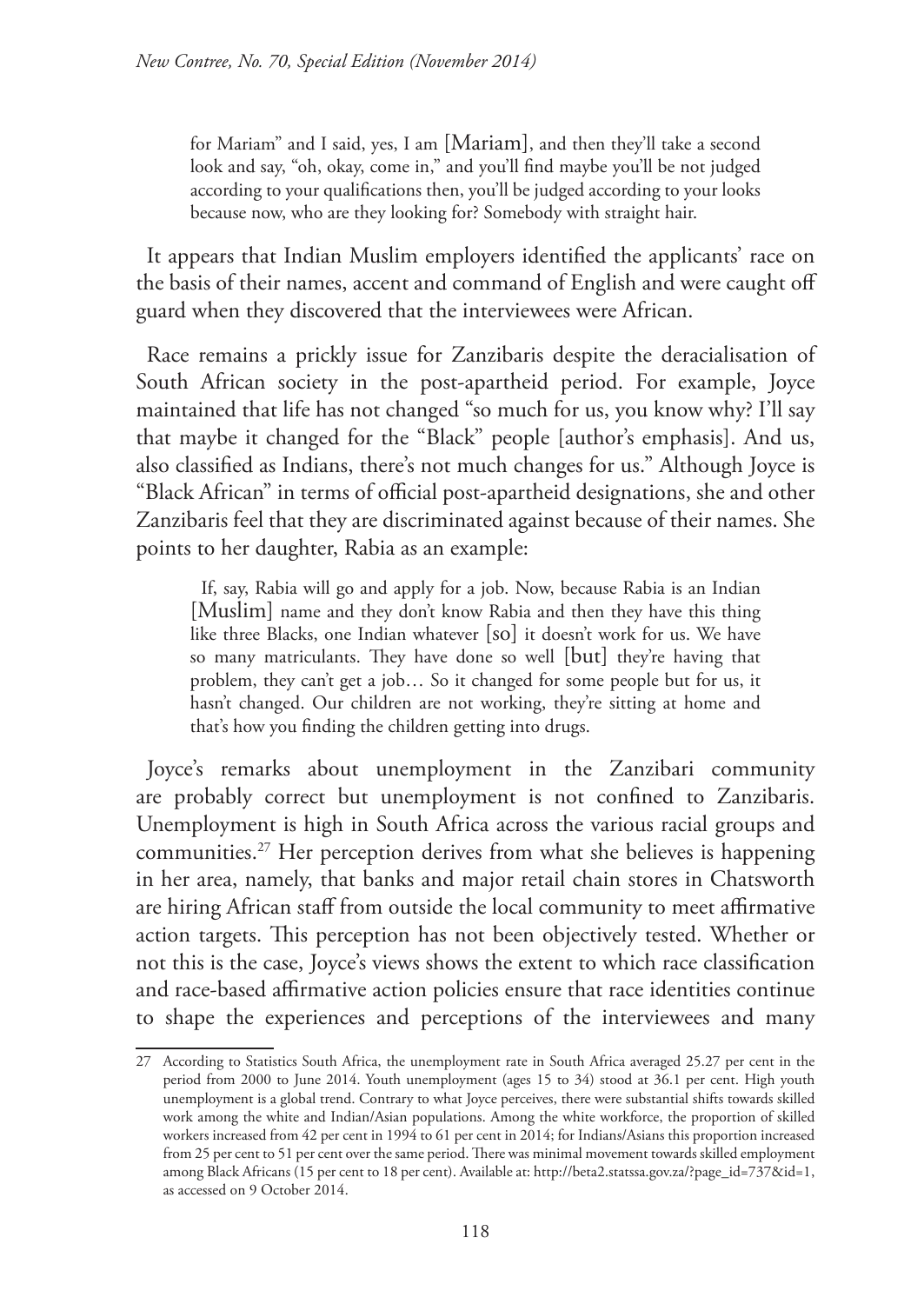other South Africans.28 The interviewees' religious affiliation (Muslim) may have given them relative advantages in the apartheid period but is seen as a handicap at the present time because the government's attempts to achieve economic redress are increasingly focused on "Black Africans".

### **Work**

Both Mariam and Halima achieved university entrance passes at school but could not pursue tertiary education for financial reasons. Class was instrumental in determining access to higher education and many young people in the local community were forced to enter the labour market, usually finding employment in the clothing and textile industries. All three women started their working lives in the clothing industry. Mariam secured a job at a clothing company after matriculating. She was determined to study further and when she had saved up sufficient money she completed a course in early childhood development. She worked at Summerfield Primary School for over a decade before becoming a trainer in Early Childhood Development. With the AIDS epidemic rampant in South Africa from the late 1990s, Mariam joined the NGO, Senasizo ("We Help" in isiZulu) in 2004. This is a project of the Catholic Archdiocese of Durban that provides training, support and care for people infected and affected by HIV/AIDS. Mariam subsequently joined Hafsa Ally in opening an adult education training company, Malaika's Education and Resource Consultants, which has offices in Durban and Johannesburg. Mariam is the company's Programme Development Manager and is responsible for the day-to-day running of the programmes facilitated and managed by the company.

After matriculating, Halima ran a pre-school class at the local madressa for a few years before joining a clothing factory. In her words, she worked "so that I could acquire some money to get myself educated because my father was late (passed away) then and my mother had never worked in her life." She completed an instructor's course part-time and became a Quality Instructor (one who trains others to inspect the quality of the clothing) at a clothing

<sup>28</sup> See, for example, A Dawes & G Finchilescu, "What's changed? The racial orientations of South African adolescents during rapid political change", *Childhood*, 9, 2002, pp. 147–165; N Singh-Pillay and SJ Collings, "Racism on a South African campus: A survey of students' experiences and attitudes. Social behavior and personality", 32, 2004, pp. 607-618; KA Whitehead, "Racial categories as resources and constraints in everyday interactions: Implications for racialism and non-racialism in post-apartheid South Africa", *Ethnic and Racial Studies*, 35(7), 2012, pp. 1248-1265.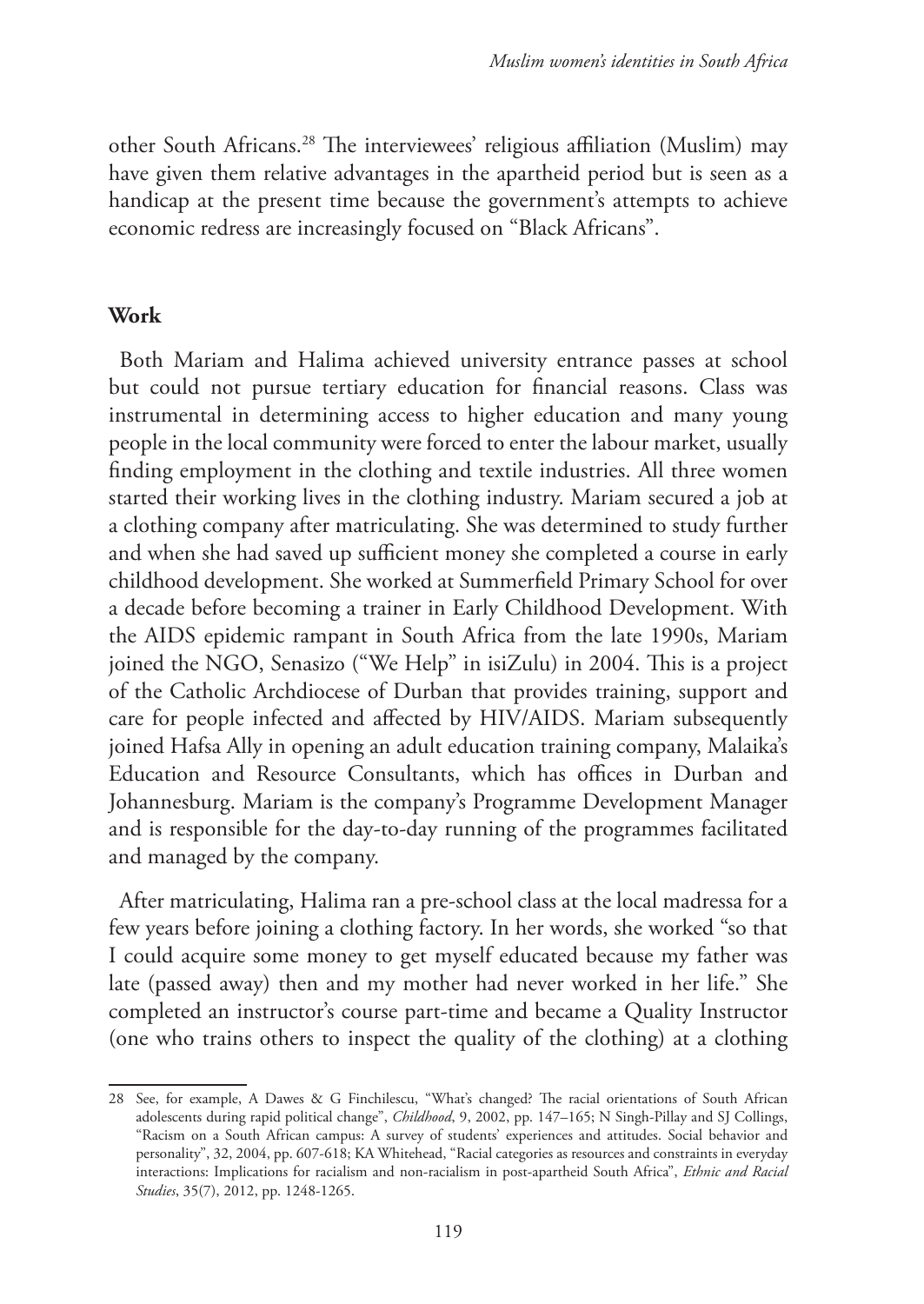factory. Halima then completed a "training the trainers" course and joined the Department of Labour where she taught sewing to women in rural areas. In 1990, she completed a diploma in Adult Basic Education at the distance learning University of South Africa (UNISA) and was employed by an NGO, Operation Upgrade to teach Adult Literacy at various companies. In 2001, she joined the World Assembly of Muslim Youth (WAMY), working mainly with young girls, "instilling values and morals and giving them capacitybuilding skills." She also ran a hostel for abandoned girls (mainly Black). A strong advocate of women's empowerment, Halima saw this as her way of assisting young girls. She also completed a course in Montessori teaching and a B. Ed degree through UNISA part-time and has been a Montessori teacher since 2009. She currently runs a Montessori School at her home.

Joyce left school without matriculating, and worked in various clothing factories in nearby Clairwood. She was initially treated, in her words, as "just another unskilled worker" until, as she puts it, "this Indian guy saw – because as a Zanzibari I was classified as an Asian and, like I'm not trying to be a racist now, we were [considered] better than other Blacks because we were good in English." She trained as a machinist and was eventually promoted to supervisor at the factory. Due in part to her marital problems, Joyce accepted a job in Maseru, Lesotho, in 1980 where she managed a restaurant for five years. She eventually became homesick and returned to Chatsworth. She was struggling to make a living and her daughter was taken care of by her cousin, a nurse, who, according to Joyce, was "a 'hajji'29 [who] played a very important role in my life". This cousin helped her to turn her life around by reminding her of the role that her father had played in the religious life of the community. Joyce became much more focused through religion; she also remarried and has made her mark through her involvement in civic organisations in Bayview, Chatsworth. Joyce uses her sewing skills to earn a living.

# **Community engagement**

This transformation in Joyce's life coincided with the end of apartheid and worsening economic conditions, high levels of unemployment, drug abuse, child abuse and other socio-economic problems in the local community.<sup>30</sup>

<sup>29</sup> *Hajiani* refers to a woman who has been on pilgrimage to Makkah.

<sup>30</sup> T Waetjen, "A private island: Gender and everyday struggle in political times", pp. 99-111; T Waetjen and G Vahed, "Gender, citizenship and power: The Westcliff Flats Residents Association", pp. 189-198; T Waetjen,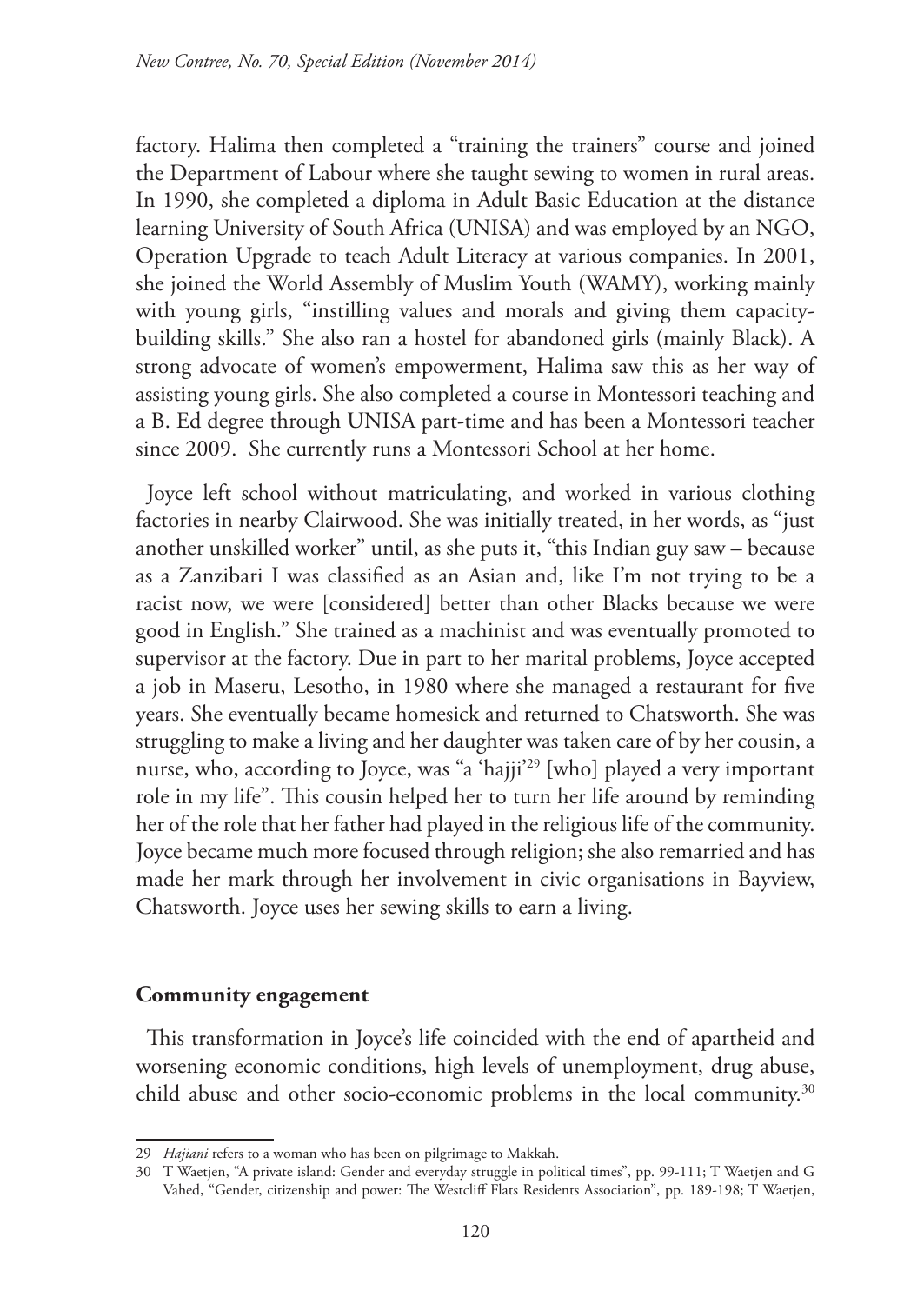Joyce reacted by immersing herself in the affairs of the community and was voted Chatsworth Woman of the Year in 1993. Her most prized possession is a photograph taken with soon-to-be South African President, Nelson Mandela who visited the township prior to the 1994 elections. For almost a decade she was vice-chairperson of the Bayview Flats Residents Association (BFRA), which worked with other civic organisations in Chatsworth and surrounding townships from the late 1990s to resist the eviction of those who failed to pay rent and service delivery charges. From around 2002 she ran a Women's Empowerment Centre in Westcliffe, Chatsworth, which was the initiative of Fatima Meer, Professor of Sociology at the University of Natal, who wanted to impart sewing skills to women from Chatsworth as well as the nearby African township of Lamontville. Joyce was also the Community Liaising Officer (CLO) from 2006 to 2012 for a local municipal programme that upgraded housing in the area. This required her to deal with local residents and the municipality, as well as political parties. $31$ 

Halima and Mariam are also involved in various community initiatives, although to a lesser extent than Joyce as they have fulltime jobs. According to Halima, at one time she and Joyce "used to go to the supermarkets to get food to feed the people in the flats, practically, physically go and clean people's flats but now, because I haven't got the time, she's doing it on her own." Halima mentors teenage girls (on weekends) whom she would like to guide to a professional career because "every year … you would find that children get matriculated and they end up working for Pick 'n Pay [a supermarket chain] do nothing – where are they going, you know? [They] are quite intelligent, they can do much, but the guidance is not there." She believes that factors such as difficult economic conditions, single parent homes, the lack of role models and a lack of opportunities are resulting in young women in particular not fulfilling their potential and she is working hard to rectify this.

<sup>&</sup>quot;'Bathola Ikhaya': Two African women come to Chatsworth", pp. 218-233, A Desai and G Vahed (eds.), *Chatsworth. The making of a South African township* (Scottsville, University of KwaZulu-Natal Press, 2013) for the impact of poverty and unemployment at a local level in Chatsworth. At national level, Leibbrandt et al make the point that "the sharp increase in unemployment in the 1990s was driven by the rapid rise in the supply of less-skilled labour, accompanied by a failure of labour demand to keep pace. Skill-biased technical change exacerbated the problem". While GDP has outpaced population growth, "this economic growth has not been equitably distributed throughout the population" with the result that "inequality has worsened". See Murray Leibbrandt, I Woolard, H McEwen and C Koep, "Employment and inequality outcomes in South Africa", Southern Africa Labour and Development Research Unit (SALDRU) and School of Economics, University of Cape Town, 2009, Report for the Organization for Economic Co-operation and Development (Available at: http://www.oecd.org/employment/emp/45282868.pdf, as accessed on 10 September 2014.

<sup>31</sup> G Vahed and A Desai, "The flats of Bayview", A Desai and G Vahed (eds.), *Chatsworth. The making of a South African Township* (Scottsville, University of KwaZulu-Natal Press, 2013), pp. 171-184.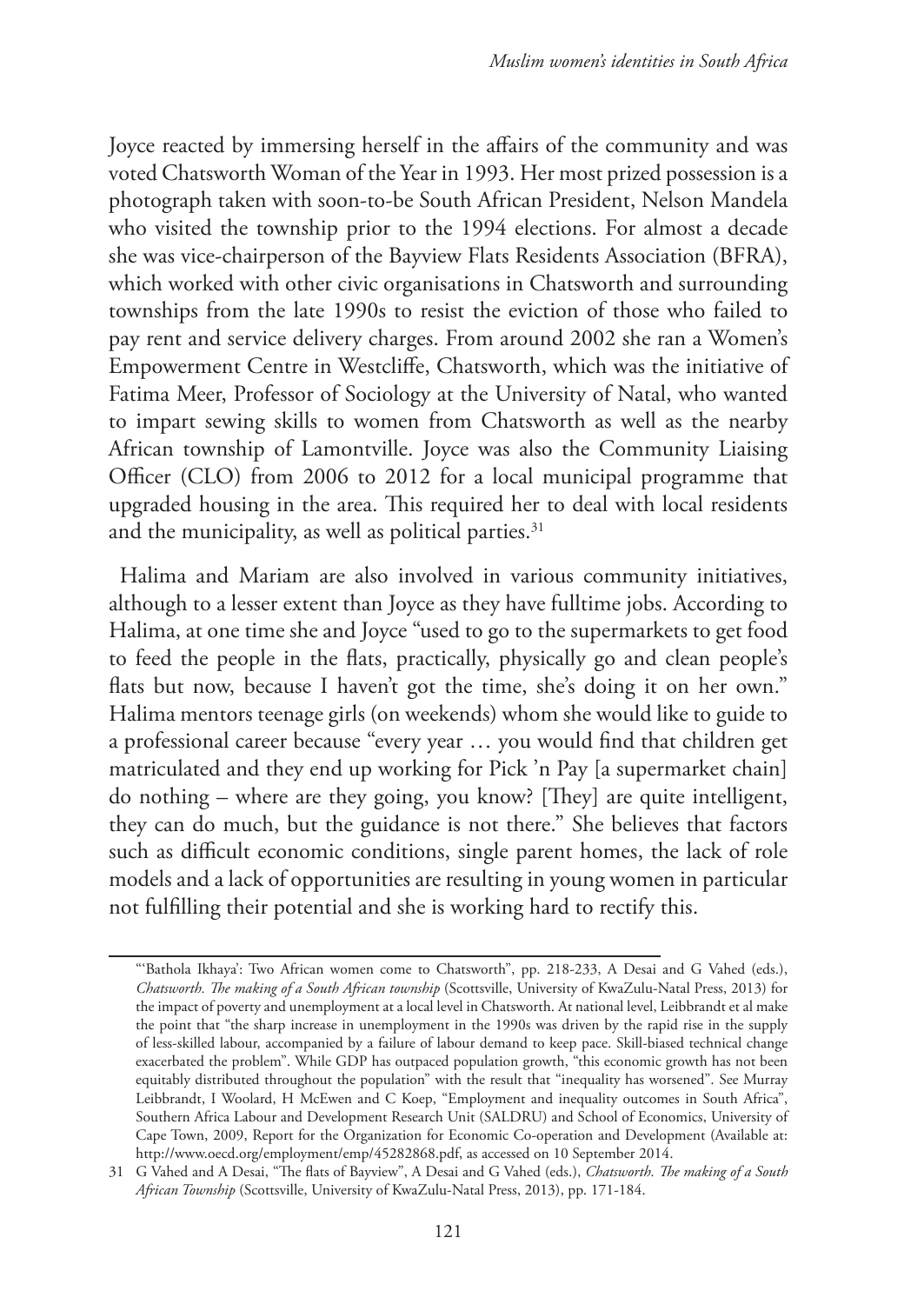All three women are also members of The Women's Association, which tries to bridge the gap between women in the Zanzibari community and the adjoining Kokoba informal settlements where many recent migrants from Africa live. According to Mariam, the first meeting in 2010 drew ten members, but attendance now averages around 50. They organised a Mother's Day function where:

... we entertained mothers and we had Haleema Giles who was responsible to get sponsorship in terms of getting materials for the old people so each lady that attended received a gift, we cooked a meal and served everybody. Then we had a Children's Day function and we started arts and crafts, and we've tackled lots of other issues from there.

Such links are tenuous but the women hope to build upon them to bridge the gap across religious lines as well as between locals and foreign migrants, so that they can address the problems common to them as women.

The post-apartheid period has presented many changes, some of which, such as non-racial democracy, are welcomed by the women while others, such as increased unemployment and threatened evictions, have created hardships for many members of the community. Joyce, Mariam, and Halima have reacted in different ways to the opportunities and challenges. Mariam is involved in skills training in a context where the government has prioritised such training, Halima is running a pre-school, and Joyce has been involved in various civic endeavours to confront the challenges facing members While the women are active in the public sphere, they continue to place importance on their domestic duties.

# **Marriage and household**

Mariam, Halima and Joyce married spouses of their choice. Joyce married a man from the local community and themarriage lasted almost a decade. When she returned from Lesotho, Joyce married her present husband, a panel beater by trade, who is originally from Maputo. She has a son from this marriage, who is now in his teens.

Mariam also married a man from the local community, and they have three children, a daughter who is a nurse, and two teenage sons. Married life was difficult for Mariam because of their dire economic circumstances: "There was no furniture, we didn't have a bed, we had to sleep on the floor until we saved up some money. In the kitchen there wasn't even a cupboard. I was the breadwinner of the family then and it was difficult growing two children at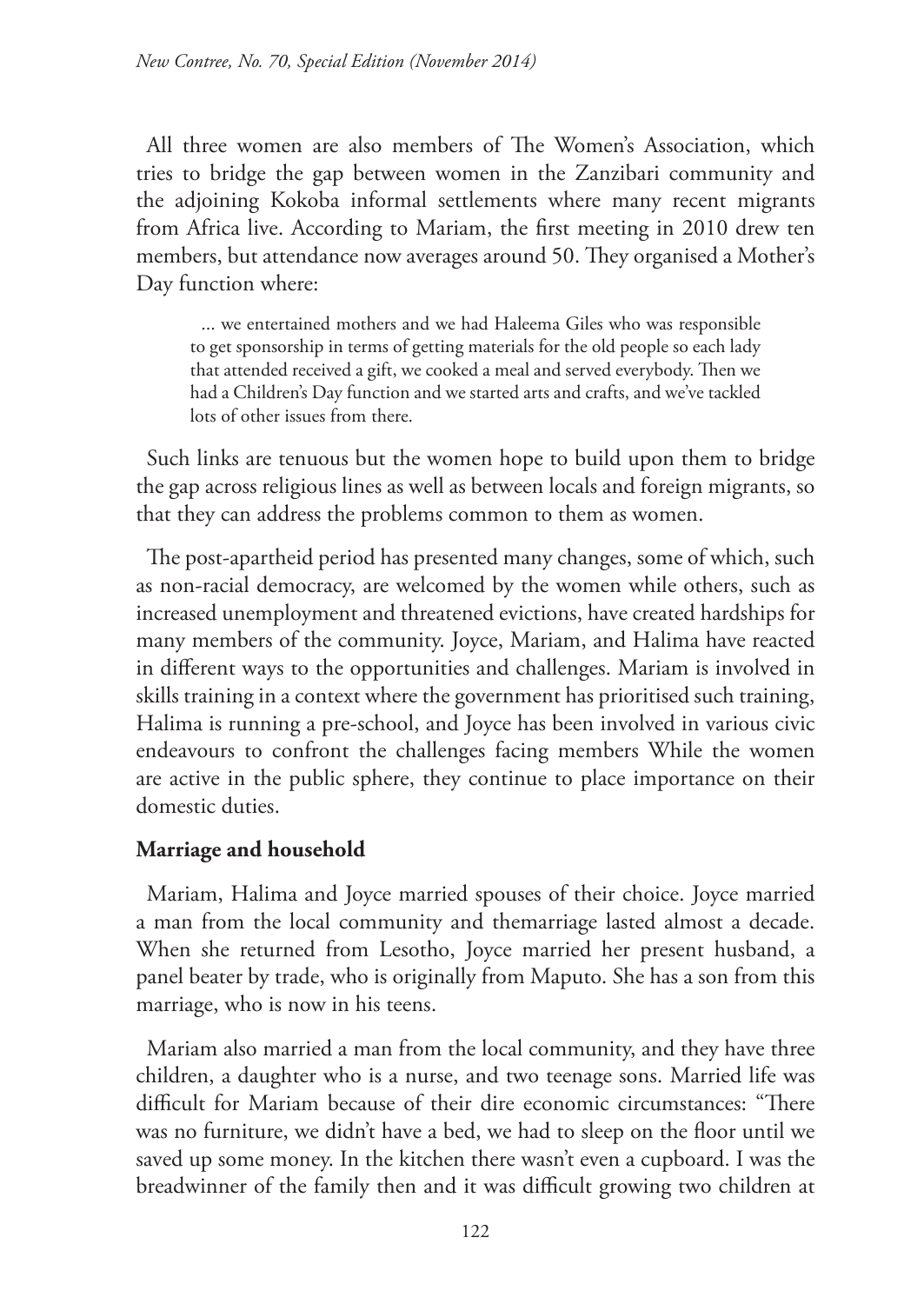that time". Mariam has been the breadwinner for most of her married life as her husband continues to struggle to find a permanent job. Mariam believes that the various challenges that she has faced over the years have empowered her and that she has grown as a person:

We've become very independent as women and therefore we are able to actually take the step and move out…. I think women have a lot of courage, we've come a long way because even we grew, we saw our parents were taken care of by their husbands so we all had this image of, you know, getting into a marriage where the husband will look after you, look after the kids. But, as you are in the marriage, you find that's not the case and then women tend to leave home and find employment… It's making women stronger that you are able to do things for yourself and for your family.

Halima married when she was 30. The marriage also lasted a decade and when it ended she took on the role of "mother and father" to her four children. Her youngest son had Down's Syndrome and passed away at the age of 11 as a result of hospital negligence. Halima describes her children as "the pride of my life". One of her sons is a lecturer in sports science, another is a chartered accountant, and the third is a karate instructor who competes in international competitions. Halima also adopted a daughter who runs a Montessori School. She remarried after her children left home.

The patterns of marriage and household of these three interviewees are similar to many other households in the community. Their experiences raise the old debate of cultural versus structural explanations of poverty. The institution of marriage is under threat from factors such as changing gender roles, greater female economic independence, and low-income or unemployed fathers unwilling or unable to play breadwinner roles, something to which Mariam alluded. While both Mariam and Haleema (but not Joyce)'s children have overcome the negative consequences of a single-parent family, in many other cases in the community children have not been as fortunate, with crime, gang membership, drug abuse and teenage pregnancy presenting as problems that the community is struggling with which to come to terms.<sup>32</sup>

## **Islam**

Islamic beliefs and practices are important to all three women. Here we must

<sup>32</sup> See various chapters in A Desai and G Vahed (eds.), *Chatsworth. The making of a South African township* (Scottsville, University of KwaZulu-Natal Press, 2013).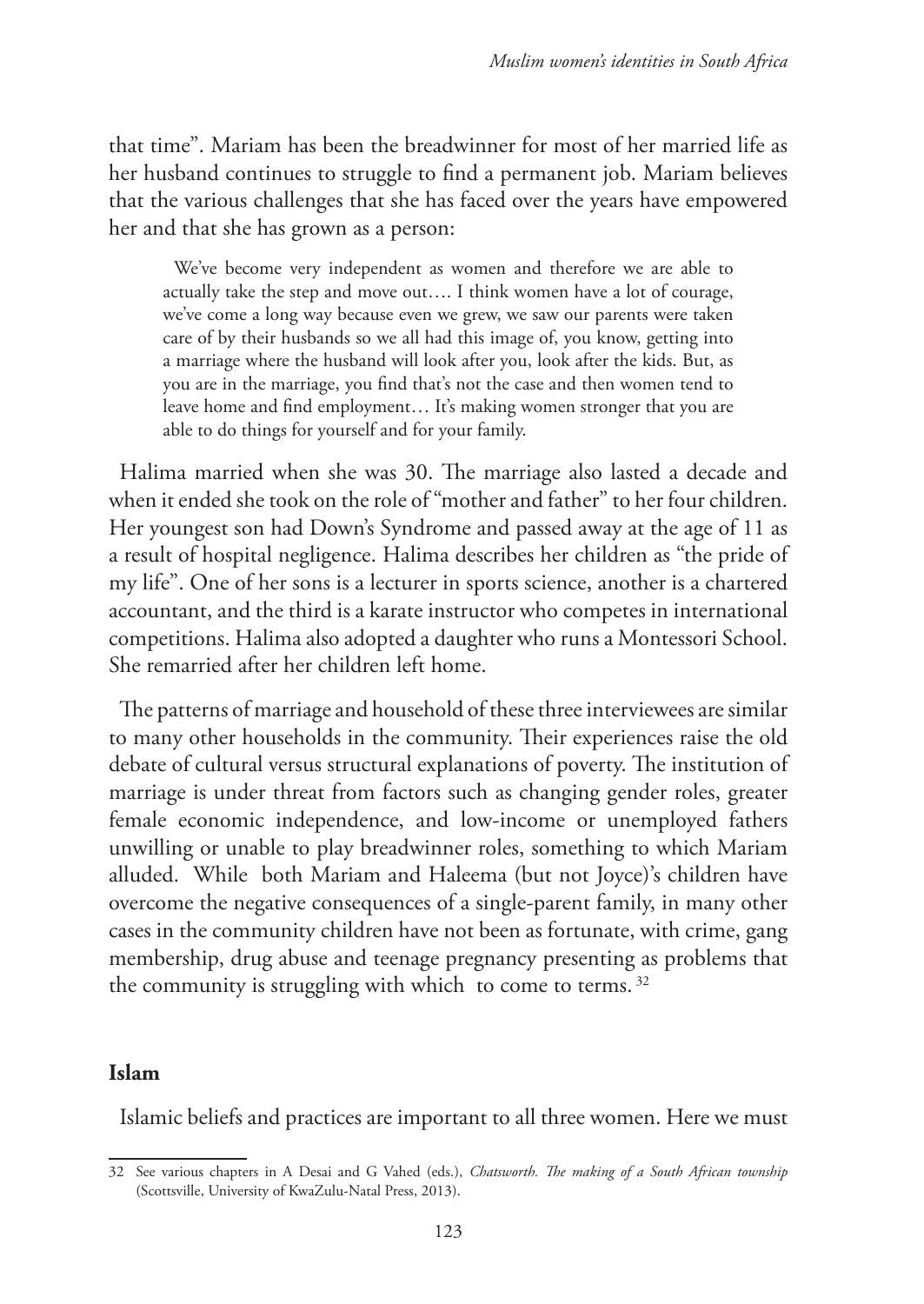concur with Political Scientist, Bruce Baum that it would be "a mistake to see religious and cultural norms, practices and identities as nothing more than expressions of oppressive power, discounting the meaning that these phenomena have for the agents who enact them".33 Islamic beliefs and practices have helped to shape the women's identities, and are a means to maintain social bonds with fellow Zanzibaris and to identify with Muslims beyond the immediate community.

Joyce described some of the rituals practiced in her household:

In my house everybody does salah (prayer) but sometimes, you know the young boys, they duck, but we say, no matter what you do, you have to make a salah and, in my house, because I have learnt from my parents, every Thursday we have dhikr and burn lobaan (incense) and Friday it's Jumuah. And then when it's fasting month (Ramadaan), it's compulsory for everybody to fast, from my [very young] grandson that's going to fast at 9 o'clock, 11 o'clock he's opening his fast, and then in the evening again he's fasting, you see [laughs].

Mariam's description of Ramadaan, the month of fasting, also points to the important of Islam as a marker of her identity:<sup>34</sup>

You find this area very vibrant during the fasting month – people going to the mosque, the azaan going, traditional wear – guys with the kurthas, ladies with the abbayas – and Eid - I can't explain. You have to be here to experience that. Like, you know when you see on TV, they showing Madinah, this is a mini-Madinah, we'll call it. Eid morning it's fantastic – people reading, going to the mosque, children dressed in their traditional garb…

Mariam was animated when she spoke of Islamic festivals and rituals which clearly brought joy to her life.

The Zanzibari experience is unique within Chatsworth as well as among Muslims in that the 199 families that were forcibly moved from the Bluff to the township were given contiguous homes. Thus, Mariam pointed out that, "you'll find that within this area we all are Muslims, we are very closeknit community." She regretted that second and third generation Zanzibaris are forced to move out of Bayview as the small homes cannot accommodate them. "We would love to be within the community because, there, we are just on our own and, like when you are here, you know the neighbour, you know the person that's passing by, there's a lot of camaraderie and you feel safe". Zanzibaris who live in other areas send their children to Bayview, if possible,

<sup>33</sup> B Baum, "Feminist politics of recognition", *Signs,* 29(4), 2004, pp. 1073-1102, p. 1077.

<sup>34</sup> Call to prayer.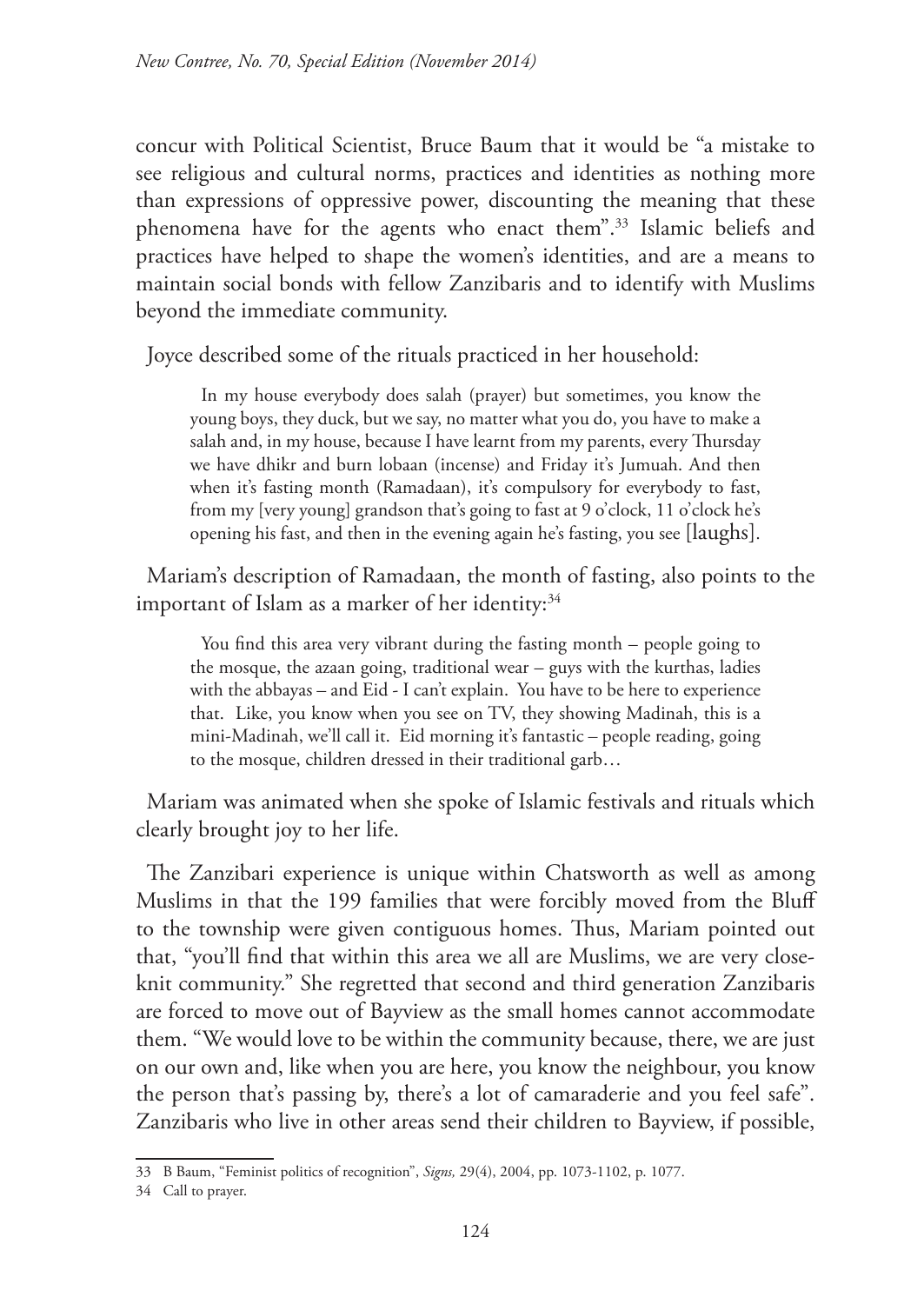to receive madrassah education to make them into what she described as "proper Zanzibaris."

While most Indian Muslims are of the Hanafi madhab (School of Law), Zanzibaris follow the Shafii School of Law, as did their Makhuwa ancestors in northern Mozambique.<sup>35</sup> The Juma Masjid Chatsworth, known colloquially as the "Zanzibari" *Masjid,* was built in Bayview in 1967. "That" Indian Muslims built a mosque a short distance away is testimony to different practices and traditions between Shafi and Hanafi as well other differences between "Indian" and "African" Islam. For example, from earliest times, Zanzibari women have been allowed to pray in the mosque, although they do so separately from men. Women are rarely found in mosques run by Indian Muslims. Children continue to receive religious instruction in the afternoons from the madrassah teacher (called *Woshath*). Whereas in the past, teachers were male, madrassah teachers nowadays are all women. Girls attend the madrassah until puberty. The old Zanzibari practice of isolating girls in the home once they reach puberty is no longer strictly observed because of the need for them to acquire secular education.

According to Joyce, the *Ratieb* remains an important part of the Islam of Zanzibaris. This ceremony takes place on the occasion of the birth of the Prophet (in the Islamic month of Rabi-ul-Awwal) when worshippers reach a state of ecstasy by repeating the Prophet's name, beating drums, and reciting verses from the Qur'an. Some males engage in acts of self-flagellation by piercing their body parts with metal rods or swords. Another common practice is *Dhikr*, a form of communal worshipping by constantly repeating the name of God until worshippers reportedly experience divine reality. Such sessions are organised by both men and women. They involve devotees sitting around in a circle, and swaying their heads and bodies rhythmically while reciting fixed phrases. According to Joyce, *dhikr* has a therapeutic effect on worshippers, especially in times of insecurity. She herself organizes *dhikr* at her home on Thursday evenings which is the beginning of the day of *Jumuah*, an auspicious day in the Muslim week. The *Moulood*, another act of devotion to the Prophet, usually takes place during a joyous occasion, such as family

<sup>35</sup> The broadest divisions in Islam are between the Shi'ite, who constitute a minority of Muslims, and Sunnis, who make up the overwhelming majority. There are four accepted *madhhabs* among Muslims, each of which represents the school of thought of a particular scholar. The Hanafi madhab is named after Abu Hanifa and the Shafi's madhab after Imam Shafi'i. Each of these scholars checked various evidence and operationalised the practices of the Prophet and the Qur'an. Unlike the deep differences and schisms between Sunnis and Shi'ite, differences between the madhabs are not over fundamental beliefs but over certain different interpretations of the rules mentioned in the Qur'an and Sunnah with regard to such things as prayer, fasting, and so on.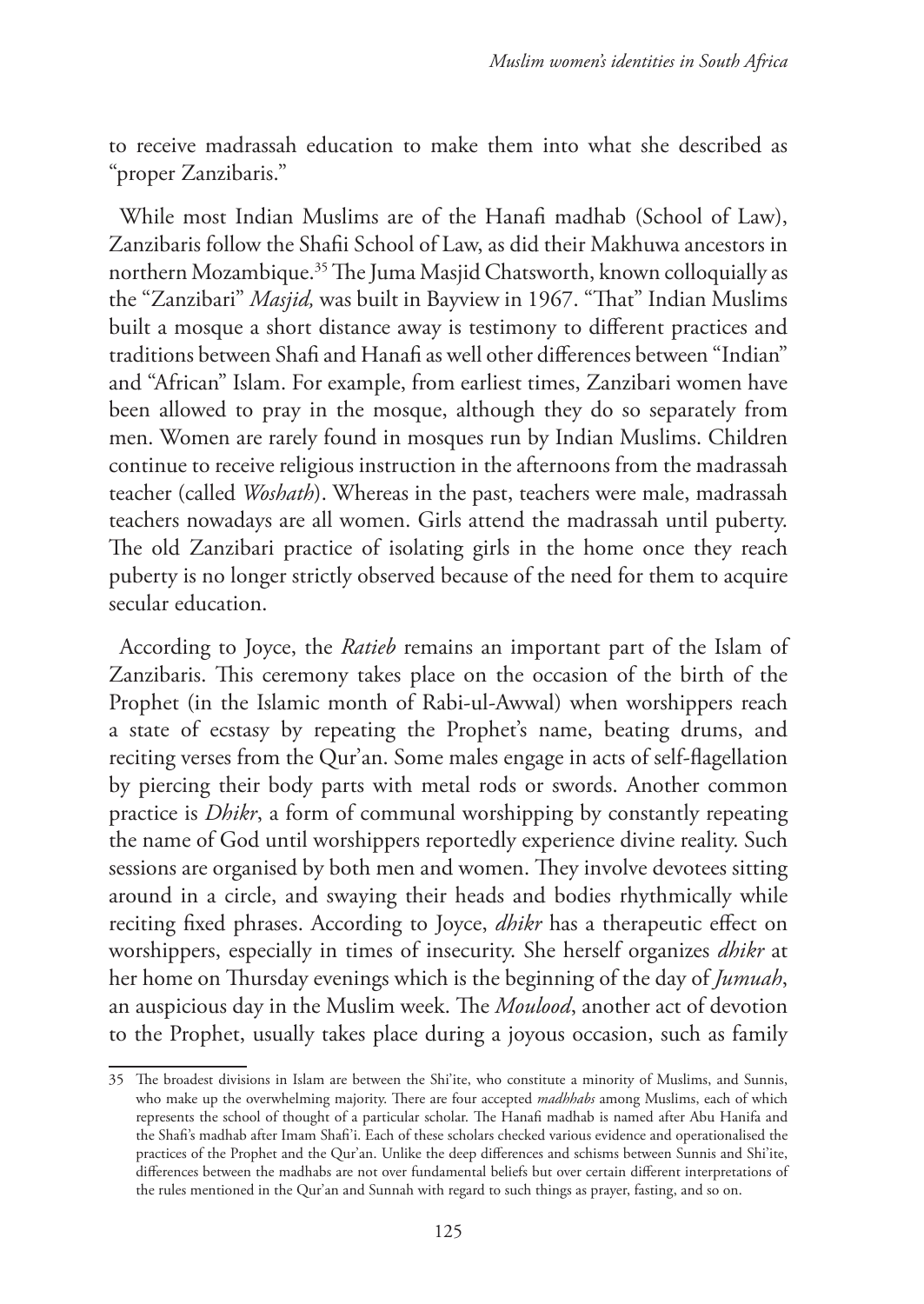celebrations of birth, circumcision, and marriage, and to mark the birth of the Prophet.

There are regular communal gatherings in the Zanzibari community to witness rituals and rites of passages, such as birth, puberty, circumcision, marriage, and death. Halima mentioned that on the seventh day after the birth of a child, the grandmother gives the baby a bath and cuts its hair. This first cutting, known as *akika* is an important part of Zanzibari culture and includes the naming of the child and sacrifice of an animal. To protect the baby against evil forces, the grandmother takes the child to view the sun and an amulet is tied around its neck and waist. The coming of age ceremony remains one of the most significant moments in a girl's life. According to Mariam, when a girl reaches puberty, her parents call upon an elder member of the family or community, called *mwethie*, who "will then be in charge of that particular girl, teach them how it's done … in terms of our culture, how you live with people, how you carry yourself as a female, what are the things that you need to look out for as a young woman". All three women are active in organising these aspects of their community's religious practice.

Over the past two decades, many of these practices have come under attack from reformist segments of the community influenced by transnational movements. In response to pressure from reformists, Halima was forthright when she said, "Oh, I don't give them [reformists] the time of day because I really don't see where they are going. I come from the old school. For me it's like they're re-inventing the wheel - that's my opinion". Joyce is also not swayed by the reformists' arguments:<sup>36</sup>

We have the so-called, we call them Tablighs now. They change and say, no, this is not in the Qur'an, why your'll must do this and why your'll must do that, you know what I mean? And that's another debate we having now. What the heck … too much nonsense, they're very fussy. Certain things they'll say they do, certain things they're not going to do…

Some Zanzibaris are embracing the reformists' ideas. Maryam pointed to some of these changes. For example, she has been attending educational classes on Sundays for the past few years:

There's an activity that takes place once a week – a Taleem (education) programme where women come together. It's held in Road 246 mosque by ladies that are now trained as alimas [Islamic teachers] which is an achievement

<sup>36</sup> G Vahed, "'Contesting Orthodoxy': The Tablighi-Sunni onflict among South African Muslims in the 1970s and 1980s", *Journal of Muslim Minority Affairs,* 23(2), October 2003, pp. 315-336.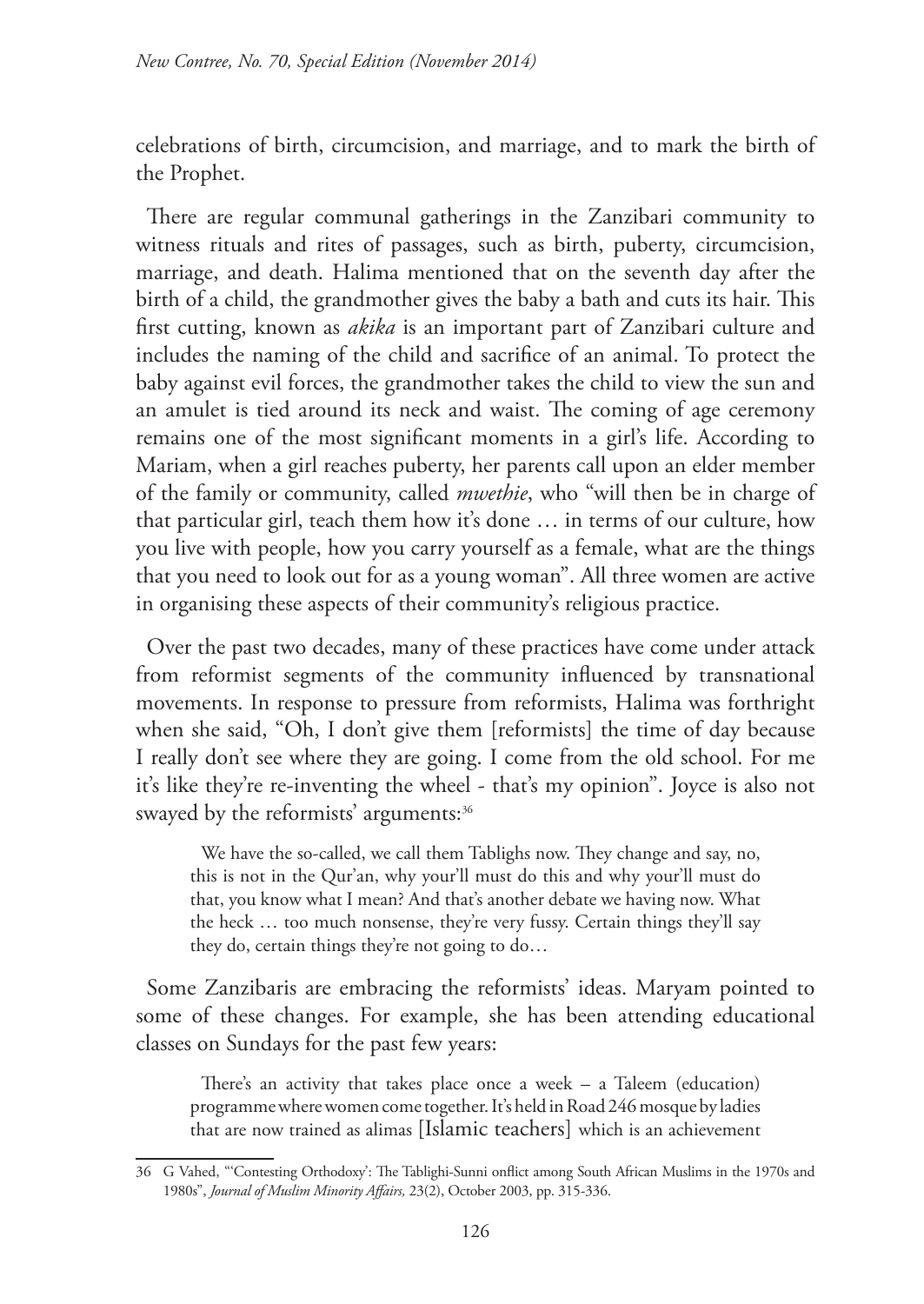for our community. In the past it was something very far-fetched but as time is progressing we have a lot of girls who have now graduated as alimas. They run these programmes, talking about death, preparing yourself, talking about how to raise the children, each week there's a different programme and we also take turns in reading the Qur'an. It's very intense, people are learning a lot from the programme. If you look at the community, you'll see gradually people are now changing in terms of their religion, in terms of their attire, in terms of their interaction, because of these programmes. They are impacting on the community. I'm not saying that we are not a God-fearing, conscious community, we've always been God-fearing, conscious, but I think because some of the western culture was somehow pulling us astray but, because of this you find things are gradually going back to what they were supposed to be.

Although Joyce claimed that she was not too "impressed" with reformists, she, too, has undergone a religious transformation. Although she pointed out that her family was always highly religious – "You know, in my house, there's only *hajjis* (those who have gone on pilgrimage)"37 – they warned her that if she passed away without changing her habits they could not "read [the Qur'an] for you." With her children already in their teens Joyce came to the realisation, "Hey, I'm losing track of my religion", and heeded her family's advice: "Forty days you must be clean and you must decide what you want to do. I started recollecting myself. They used to have lots of *dhikr* and I used to go for the *dhikr*. Automatically I became pious". Joyce has great faith in the power of *dhikr* and holds weekly *dhikr* sessions. Reflecting on this change in her life, she said that she is grateful for this transformation:

You know what I tell my children every day? I say I want to thank God that he's made me a better person because I wouldn't have been here now with the life that I had. I tell my children, whatever I got, I must make shukr (gratitude), what I don't have I don't want to cry and say, I don't have and I've done this but, because Allah has corrected me, my family is somebody. I'll make shukr and make your'll better people because without the mother, children go astray. It wouldn't be a good family.

The religious transformation that the interviewees are undergoing reflects the wider changes among Muslims in South Africa over the past two decades. This cannot be discussed in depth here. Briefly, in response to such factors as the secular policies of the ANC government which no longer patrols religious morals through strict censorship, the insecurities resulting from globalisation and the digital revolution, and various other factors, many Muslims have visibly changed their behaviour and practices. This is reflected in such things as women

<sup>37</sup> Worshippers who have gone on pilgrimage.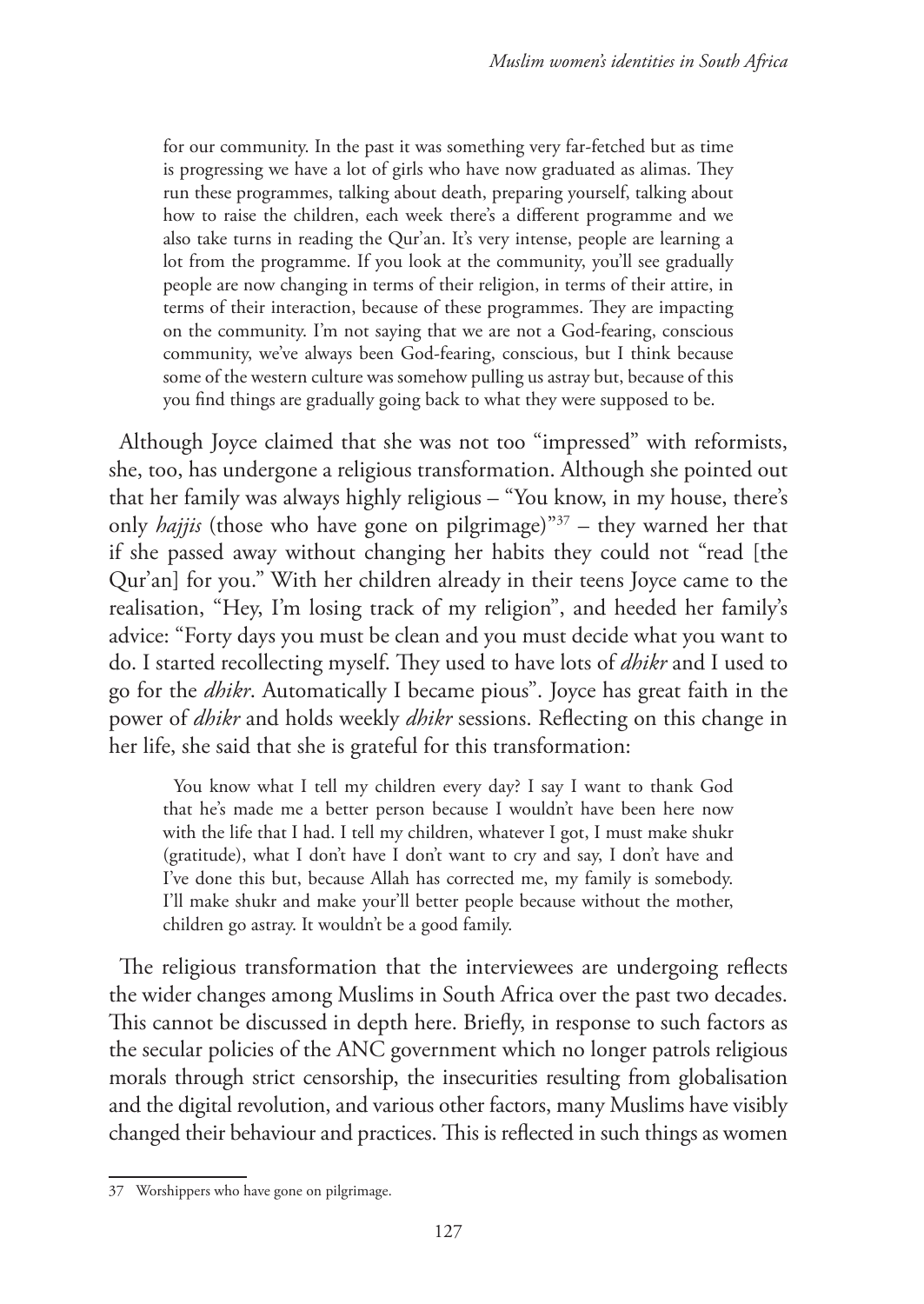donning the veil; an increased emphasis on consuming *Halaal* (permissable) foods; the growth of Islamic finance and banking; mushrooming of Islamic schools; more Muslims going on pilgrimage to Makkah, and the holding of Taleem classes, as well as a turn to neo-Sufi practices such as communal *dhikr*. 38

The narrations of Halima, Joyce and Mariam on the role of Islam in their lives suggest that all three women are committed to their faith which provides meaning and direction in their lives. It is also apparent that their adherence to Islam has become stronger over time. For example, all three women cover their hair in public, a practice that they have adopted over the past ten to 15 years. This reflects generally broader developments amongst Muslims in the country.

# **Conclusion**

This article argues that while race and religion are important in the lives of the interviewees, their identities are shaped by the complex interplay between religion, politics, class, race, language, community, and geography. These identities interact at multiple levels in the lives of Halima, Mariam and Joyce and it would be shortsighted to privilege "a single dimension of experience as if it constituted the whole of life".<sup>39</sup> As Abu-Lughod advises, we should avoid "plaster[ing] neat cultural icons like the Muslim woman over messy historical and political dynamics… We need to develop, instead, a serious appreciation of differences among women in the world – as products of different histories, expressions of different circumstances, and manifestations of differently structured desires".<sup>40</sup> Muslim women's lives should be analysed on the basis of their lived experience rather than abstract models of Muslim women. In addition to Muslim womanhood, this article also speaks to the local context of apartheid race engineering. The Zanzibari experience underscores the contingent nature of race as a category of identity. Post-apartheid society has both opened up new opportunities and created new challenges. Not being "really Indian" or "really African" appears to be a "problem" in the women's

<sup>38</sup> G Vahed, "Changing Islamic traditions and emerging identities in South Africa", *Journal of Muslim Minority Affairs*, 20(1), April 2000, pp. 43-73; G Vahed, "Islam in the public sphere in post-apartheid South Africa: Prospects and challenges", *Journal for Islamic Studies*, 27, 2007, pp. 116-149 for a detailed discussion of reformist ideas and changes in and contestation over Islamic beliefs and practices.

<sup>39</sup> A Brah and A Phoenix, "Ain't I a woman? Revisiting intersectionality"**,** *Journal of International Women's Studies*, 5(3), 2004, pp. 75-86.

<sup>40</sup> L Abu-Lughod, "'Do Muslim women really need saving?', Anthropological reflections on cultural relativism and its others", *American Anthropologist*, 104(3), pp. 783-790.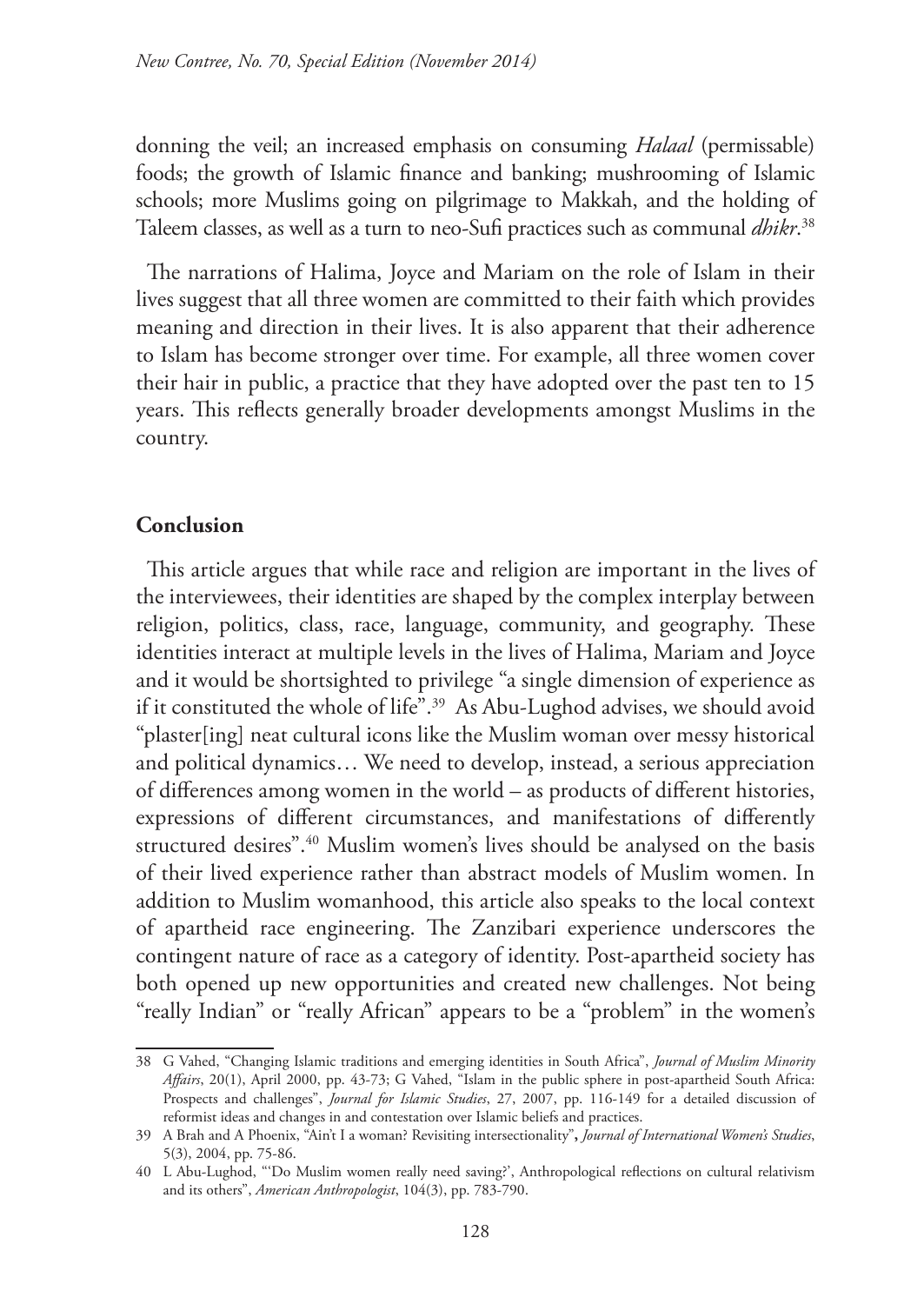lives but this in-betweenness has also provided a fluidity that can, at times, enable them as agents.